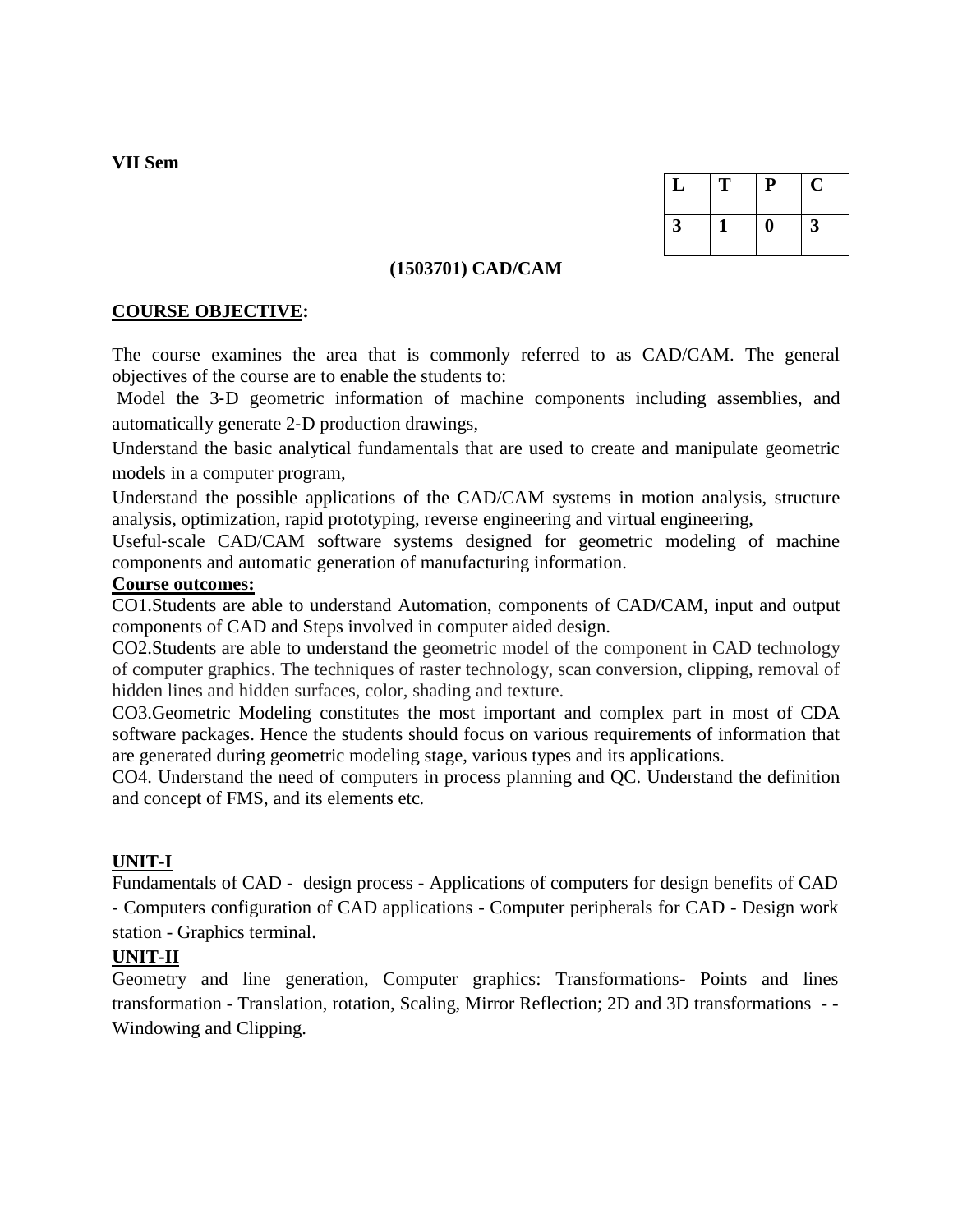# **UNIT-III**

Curve generation - Plane curves - Space curves - Surface description and generation; modeling concepts: 2D and 3D modeling - Wire frame, Surface and Solid modeling. B-rep solid modeling and constructive solid geometry, Bezier curve and surface representations

# **UNIT-IV**

CAM - Definition, Divisions of CIM: Group technology - Introduction, concepts of GT, Analysis of GT, Classification and coding system, Advances of GT, Flexible manufacturing systems (FMS) - Definition, Different flexibilities Need of FMS, Components of FMS, Difference between conventional manufacturing system and FMS, Advantages of FMS. Applications of robots in manufacturing and material handling

# **UNIT V**

Computer Aided Process Planning- Variant and Generative CAPP Systems.

MRP- Inputs and outputs of MRP, Capacity Planning

Basic concepts of Shop floor data- Types of factory data and collection systems- concepts of automatic identification methods- Bar code technology-Concepts and uses.

## Text Books:

1. CAD/CAM, A Zimmers&P.Groover, PE, PHI

2. CAD/CAM-Principles and applications, P.N. Rao, TMH, 3rd edition, 2010

3.CAD/CAM By Ibrahim Zeid ,R.sivasubramanyam , Mcgraw Higher Ed

### **References:**

- 1. Computer Graphics : PlastockSchaum Series
- 2. Interactive Computer Graphics: Newman &Sproul
- 3. Computer Graphics: Steven Hamington
- 4. CAD/CAM: Groover
- 5. Automation, Production System & CIM: M.P. Groover
- 6. Mathematical Elements of Computer Graphics: Rogers and Adams
- 7. Procedural Elements of Computer Graphics: Rogers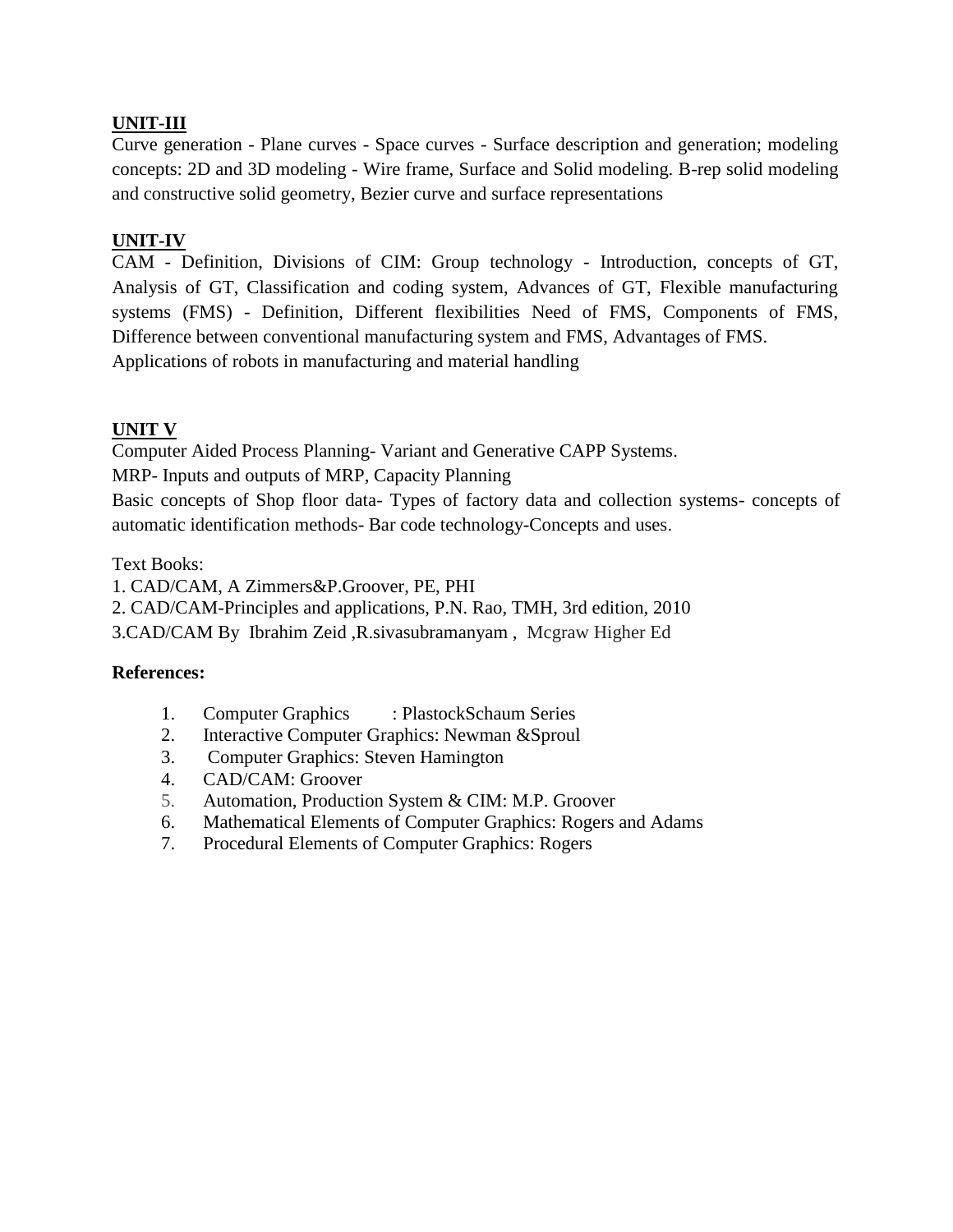### **B.Tech –VII Sem**

| ┻ | т | ${\bf P}$ | Ü |
|---|---|-----------|---|
| 3 |   |           | 3 |

### **(1503703)FINITE ELEMENT METHODS**

### **COURSE OBJECTIVE:**

The students will learn the Fundamental of Finite Element analysis including, discrete system analysis , steady state and transient heat transfer analysis, static and dynamic analysis of structures. The main objective of the course is to teach the fundamentals of finite element method with emphasize on the underlying theory, assumption , and modeling issues as well as providing hands on experience using finite element software to model, analyze and design systems of Mechanical Engineers

### **COURSE OUTCOMES:**

CO1.Students are able to know introductory basic principles and approaches for solving FEM problems in different fields.

CO2.Students are able to formulate FEM model for simple problems.

CO3.Students are able to write interpolation functions to higher order isoparametric elements.

CO4.Students are able to derive element matrices for applying the principles to find stresses in beams and trusses and temperature distribution in composite walls and fins.

CO5.Students are able to solve bars, trusses, beams and heat transfer problems using FEM and also to apply boundary conditions in realistic problems.

### **UNIT-I:**

Introduction To Fem, Basic Steps, Advantages And Limitations Of Fem. , Equilibrium Equations in elasticity subjected to body force, traction force and point loads, stress strain relations in 3D elasticity, variational methods- potential energy method, Rayleigh Ritz method, Galerkin and weighted residual methods.

### **UNIT -II:**

Interpolation models : Introduction, Types of interpolation models, Polynomial form of interpolation models, Simplex, Complex and Multiplex elements, Order of polynomial interpolation model, Geometrical in variance, Pascal Triangle, Convergence, Compatibility condition,

One Dimensional Finite methods bar elements , Solution for Displacement ,Reaction, Stresses, Temperature effects, Element matrices, Assembling of Global stiffness matrix, Elimination and Penalty Approaches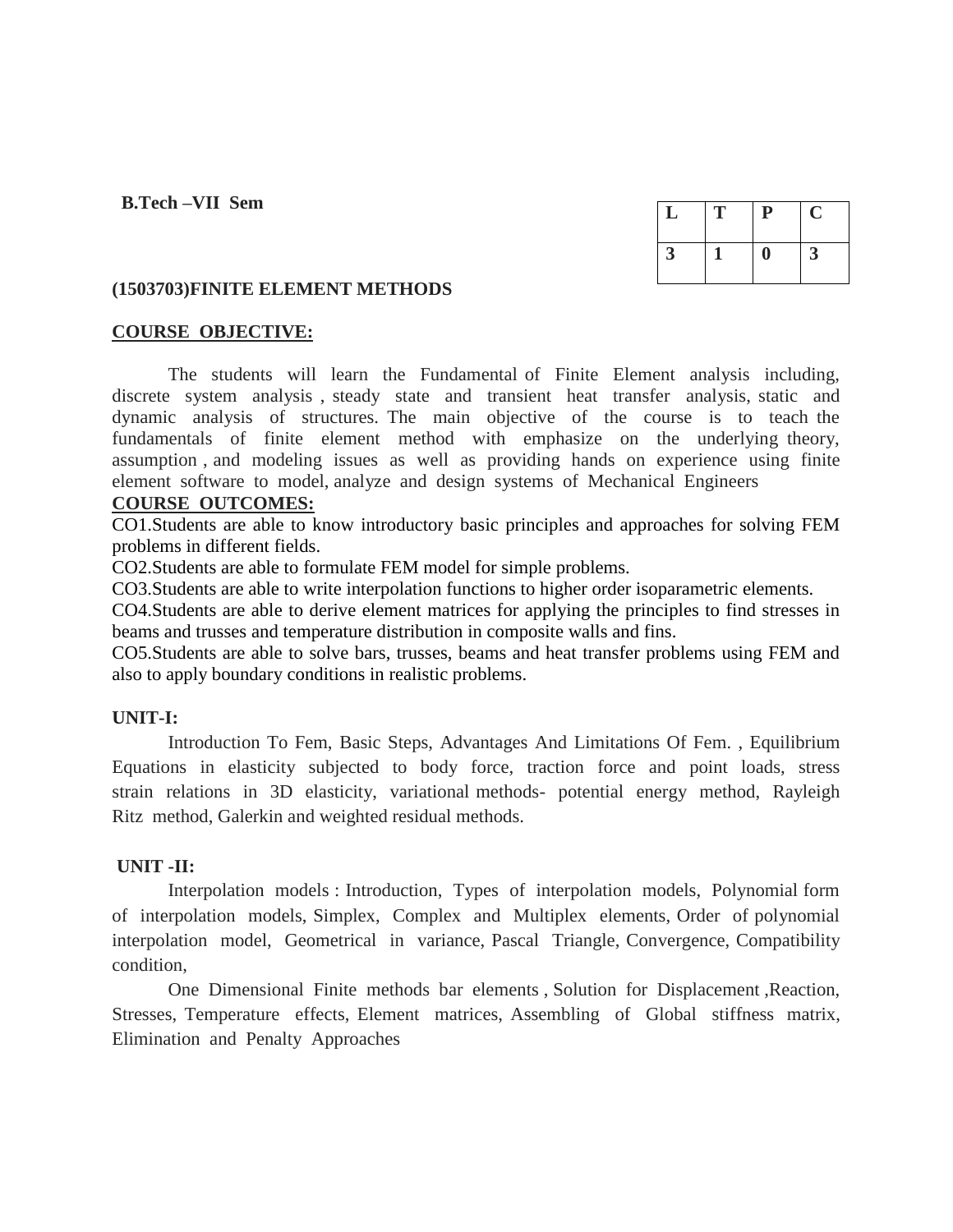### **UNIT -III :**

Trusses and beams : Element Stiffness matrix, Assembling of Global stiffness matrix, solution for displacements, reaction, stresses, Deflections

### **UNIT- IV:**

Two Dimensional problems- Introduction, Plane stress and Plane strain condition, CST elements, Shape function of CST element, Strain displacement matrix [B] for CST element, Stress strain relationship matrix [D], Stiffness matrix equation for CST element,Temperature effects

Isoparametric Formulation concepts ,sub parametric ,super parametric Elements-Derivations and probelms

### **UNIT-V**

Numerical Integration, Heat transfer problems one dimensional , conduction and convection, Temperature distribution Through composite walls , One Dimensional fin – problems

## **TEXT BOOKS:**

1.Finite Element Analysis in Engineering, S.Md. Jalaludeen, Anuradha Publishers

2.Introduction to Finite Elements in Engineering, Chandraputla,a and Belegundu, PHI.

3.Applied finite elements by G. Ramamurthy,Osmania university, I K International Publishing House Pvt. Ltd

# **REFERENCES:**

1.An Introduction to Finite Element Method, JN Reddy, TMH

- 2. Finite Element Method, its basics and fundamentals, O.C.Zienkiewicz, Elsevier
- 3. Fundamentals of Finite element analysis ,David V Hutton ,TMH
- 4. Finite Element Analysis, G. Laksminarasaiah, B.S.Publ.
- 5. Textbook of Finite Element Analysis by P. Seshu PHI Publishers
- 6. Finite Element Methods in Engineering, SS Rao, Pergamon,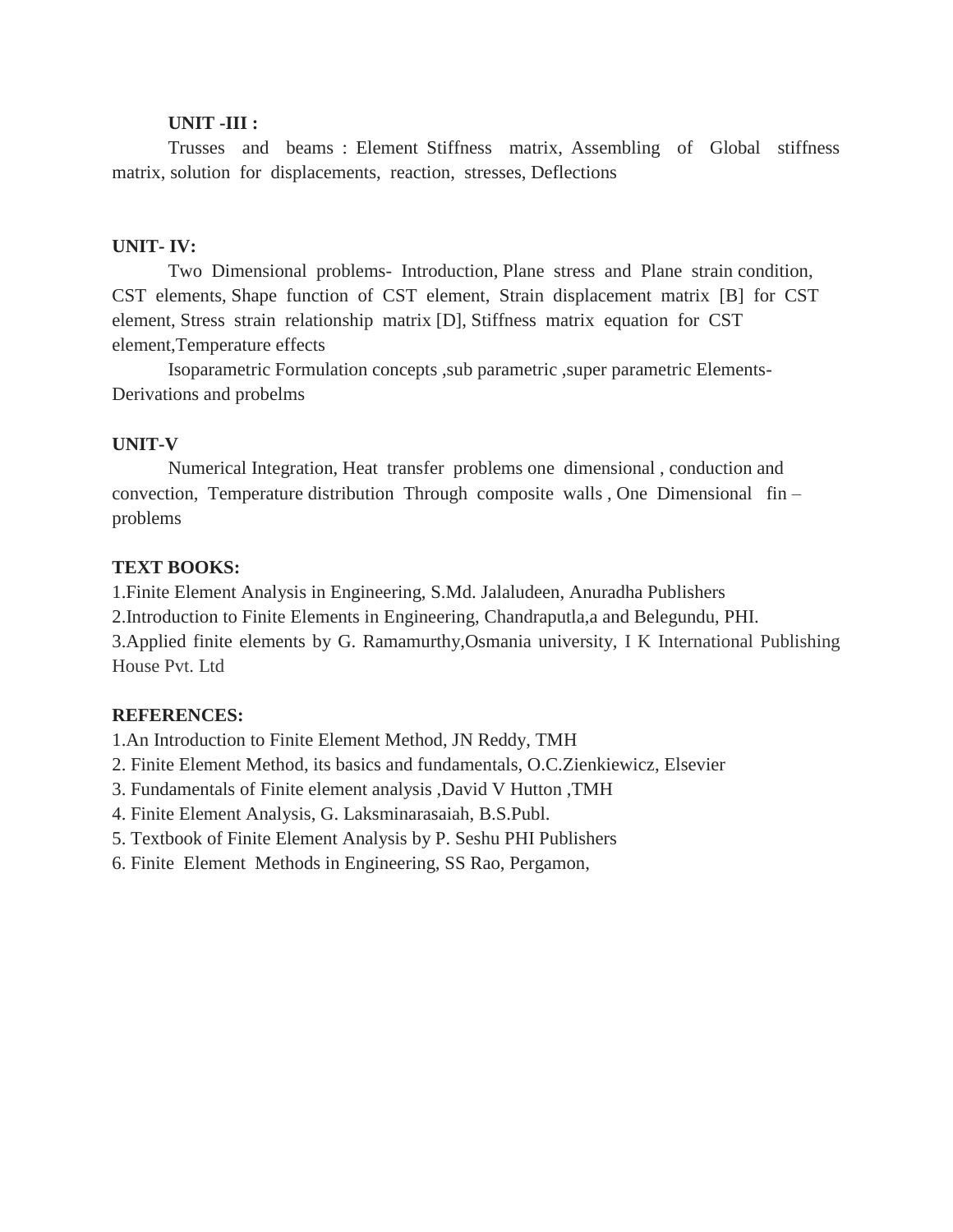**VII Sem**

| L            | T | ${\bf P}$ | U            |
|--------------|---|-----------|--------------|
| $\mathbf{3}$ |   | V         | $\mathbf{3}$ |

# **(1503704) INSTRUMENTATION AND CONTROL SYSTEMS**

## **COURSE OBJECTIVE:**

1. To enable the students to understand the fundamentals of instrumentation and control available for monitoring/measuring in domestic / industrial applications.

2. To learn fundamentals of various types of Transducers.

3. To acquire basic understanding of principle & working of Transducers

4. To understand the methods to analyze the stability of systems from transfer function forms

## **COURSE OUTCOMES:**

CO1. Student can select appropriate device for the measurement of parameters like temperature, pressure, speed, stress, humidity, flow velocity etc., and justify its use through characteristics and performance.

CO2. Students are able to understand fundamentals of various types of Transducers.

CO3. Students are able to understand principle & working of Transducers

CO4. Students are able to understand the methods to analyze the stability of systems from transfer function forms.

# **UNIT-I**

Definition - Basic principles of measurement - Measurement systems, generalized configuration and functional descriptions of measuring instruments - examples. Dynamic performance characteristics sources of error, Classification and elimination of error.

# **UNIT-II**

Theory and construction of various transducers to measure displacement - Piezo electric, Inductive, capacitance, resistance, calibration procedures

MEASUREMENT OF TEMPERATURE: Classification - Ranges - Various Principles of measurement - Expansion, Electrical Resistance - Thermistor - Thermocouple - Pyrometers - Temperature Indicators.

MEASUREMENT OF PRESSURE: Units - classification - different principles used-Manometers, Piston, Bourdon pressure gauges, Bellows - Diaphragm gauges. Low pressure measurement - Mcleod pressure gauge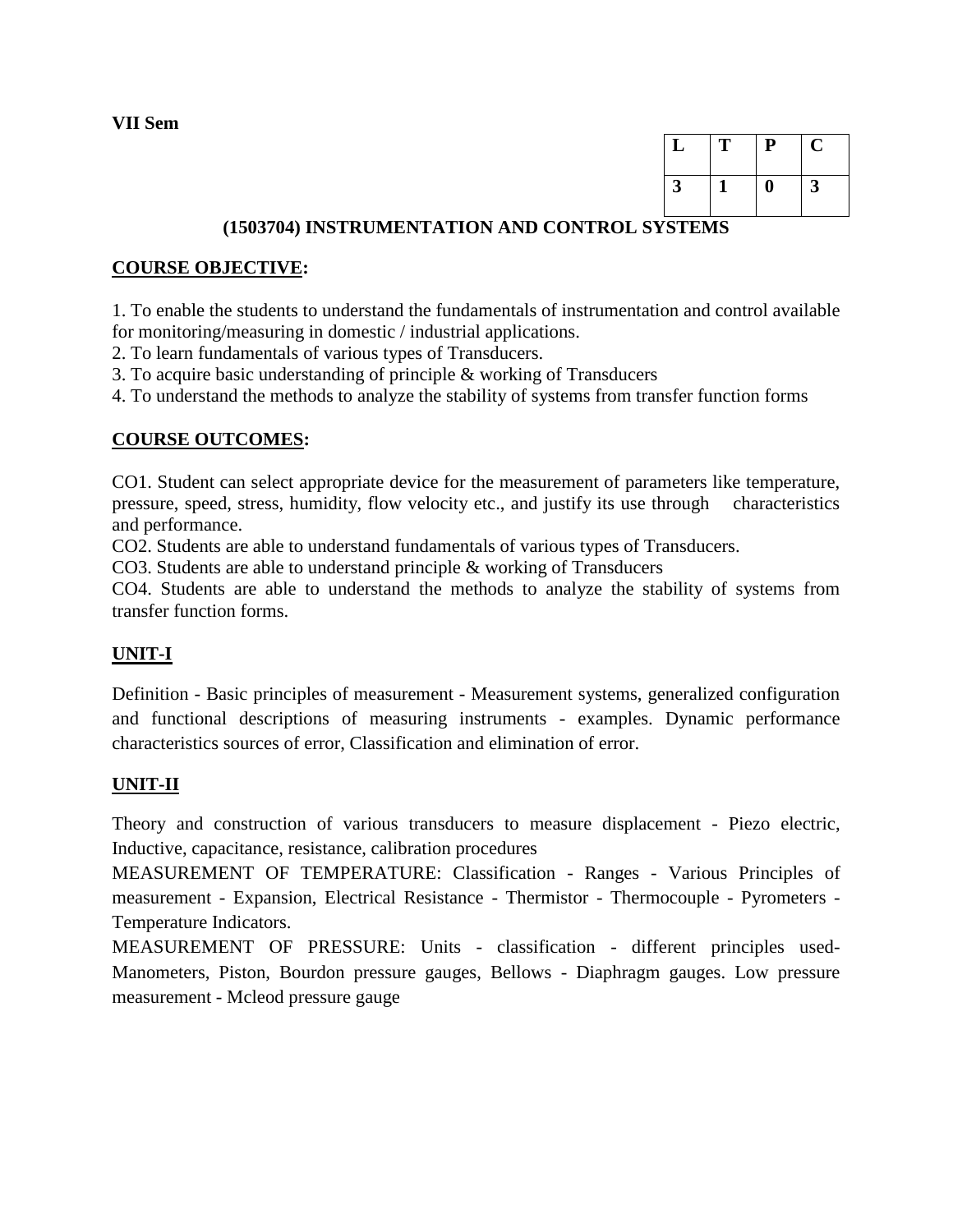# **UNIT -III**

MEASUREMENT OF LEVEL: Direct method - Indirect methods - capacitative, ultrasonic, magnetic, cryogenic fuel level indicators - Bubler level indicators.

FLOW MEASUREMENT: Rotameter, magnetic, Ultrasonic, Turbine flow meter, Hot - wire anemometer Laser Doppler Anemometer (LDA).

MEASUREMENT OF SPEED: Mechanical Tachometers - Electrical tachometers - Stroboscope, Noncontact type of tachometer. Measurement of Acceleration and Vibration: Different simple instruments - Principles of Seismic instruments - Vibrometer and accelerometer.

# **UNIT -IV**

STRESS & STRAIN MEASUREMENTS: Various types - electrical strain gauge – gauge factor - method of usage of resistance strain gauge for bending, compressive and tensile strains - usage for measuring torque.

# **UNIT - V**

MEASUREMENT OF HUMIDITY - Moisture content in the gases, sling psychrometer, Absorption psychrometer, Dew point meter

MEASUREMENT OF FORCE, TORQUE AND POWER- Elastic force meters, load cells, Torsion meters, Dynamometers.

ELEMENTS OF CONTROL SYSTEMS: Introduction, Importance - Classification – Open and closed systems

TEXT BOOKS:

1. Measurement Systems: Applications & design, D.S Kumar.

2. Instrumentation and Control Systems, S.Bhaskar, Anuradha Agencies. REFERENCES:

1. Measurement systems: Application and design, Doeblin O. Earnest..Adaptation by Manik and Dhanesh, TMH

2. Mechanical Measurements, Beckwith, Marangoni, Linehard, PHI, PE

3. Instrumentation, Measurement & Analysis, B.C.Nakra&K.KChoudhary, TMH

4. Mechanical and Industrial Measurements, R.K. Jain, Khanna Publishers.

5. Instrumentation & Mechanical Measurements, AK. Tayal ,Galgotia Publ.

6. Principals of Industrial Instrumentation and Control Systems, Chennakesava, R.A., Cengage Learning, 2008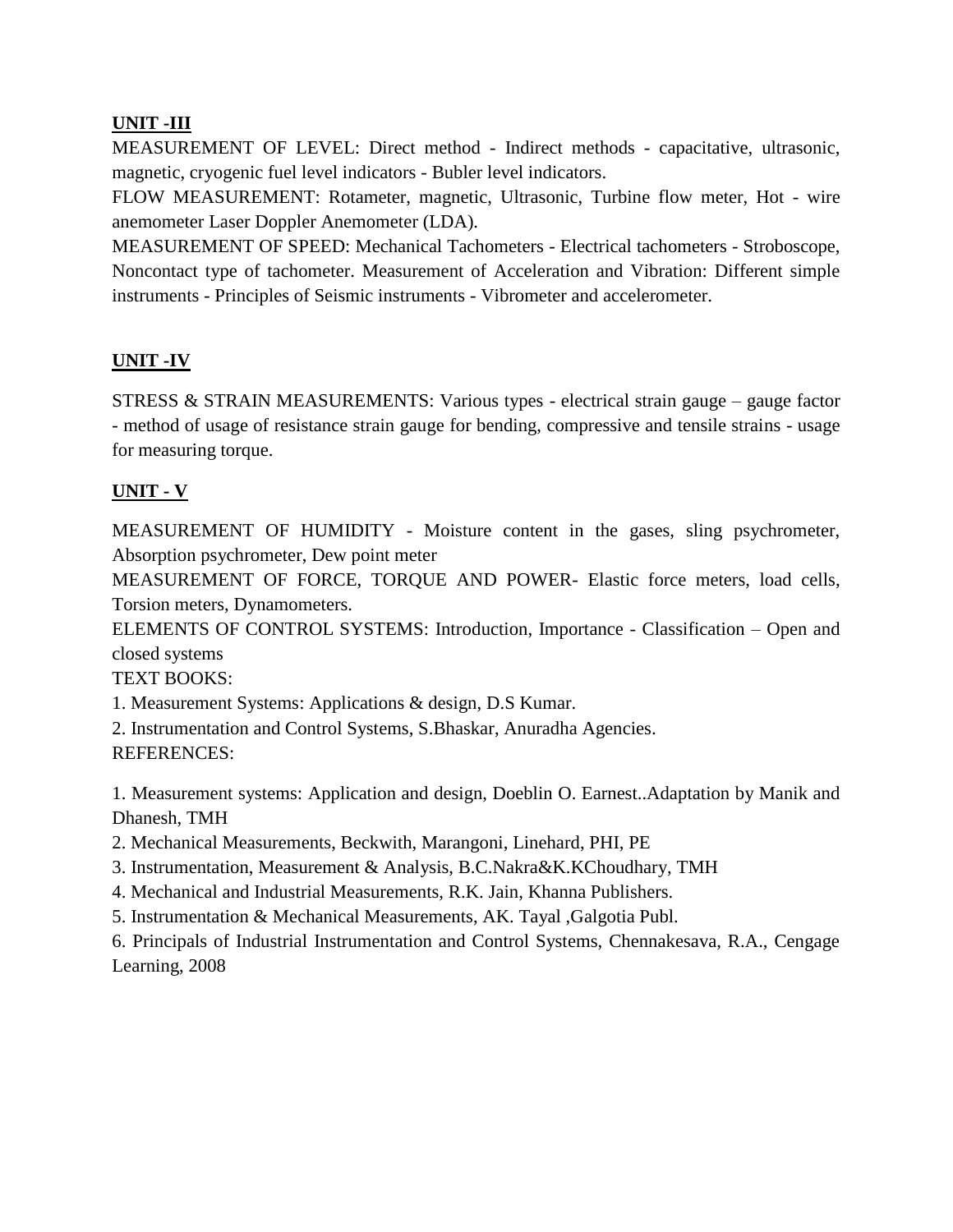**VII Sem**

| L | т | ${\bf P}$ | U |
|---|---|-----------|---|
| 3 |   |           | 3 |

# **(1503702) METROLOGY**

Course objectives:

The students will learn

1. Inspection of engineering parts with various precision instruments.

2. Design of part, tolerances and fits.

3. Principles of measuring instruments and gauges and their uses.

4. Evaluation and inspection of surface roughness.

5. Inspection of spur gear and thread elements. 6. Machine tool testing to evaluate machine tool quality.

## **Course Outcomes**

CO1.Students are able to understand the Limits, Fits and Tolerances, Indian standard system – International Standard organization system

CO2.Students will know the principles of working of the most commonly used instruments for measuring linear and angular distances.

CO3.Students are able to study the different types of Comparators, optical measuring instruments, flatness measurement methods and measuring methods of surface roughness.

CO4.Students are able to understand, Screw thread elements and measuring methods, Gear tooth profile measurement, CMM, Alignment tests on lathe, milling and drilling machine tools.

# **UNIT – I**

SYSTEMS OF LIMITS AND FITS: Introduction, Definitions, fits and their types –unilateral and bilateral tolerance system, hole and shaft basis systems – interchangeability and selective assembly. Indian standard Institution system – International Standard system for plain and screwed work

# **UNIT – II**

LINEAR MEASUREMENT: Length standard, line, ends  $\&$  wavelength standards slip gauges – calibration of the slip gauges, Dial indicator, micrometers.

MEASUREMENT OF ANGLES AND TAPERS: Different methods – Bevel protractor – angle gauges – spirit levels – sine bar – Sine plate, rollers and spheres used to determine the tapers. LIMIT GAUGES: Plug, Ring, Snap, Gap, Taper, Profile and Position gauges. Taylor's principle Design of Go and No Go gauges.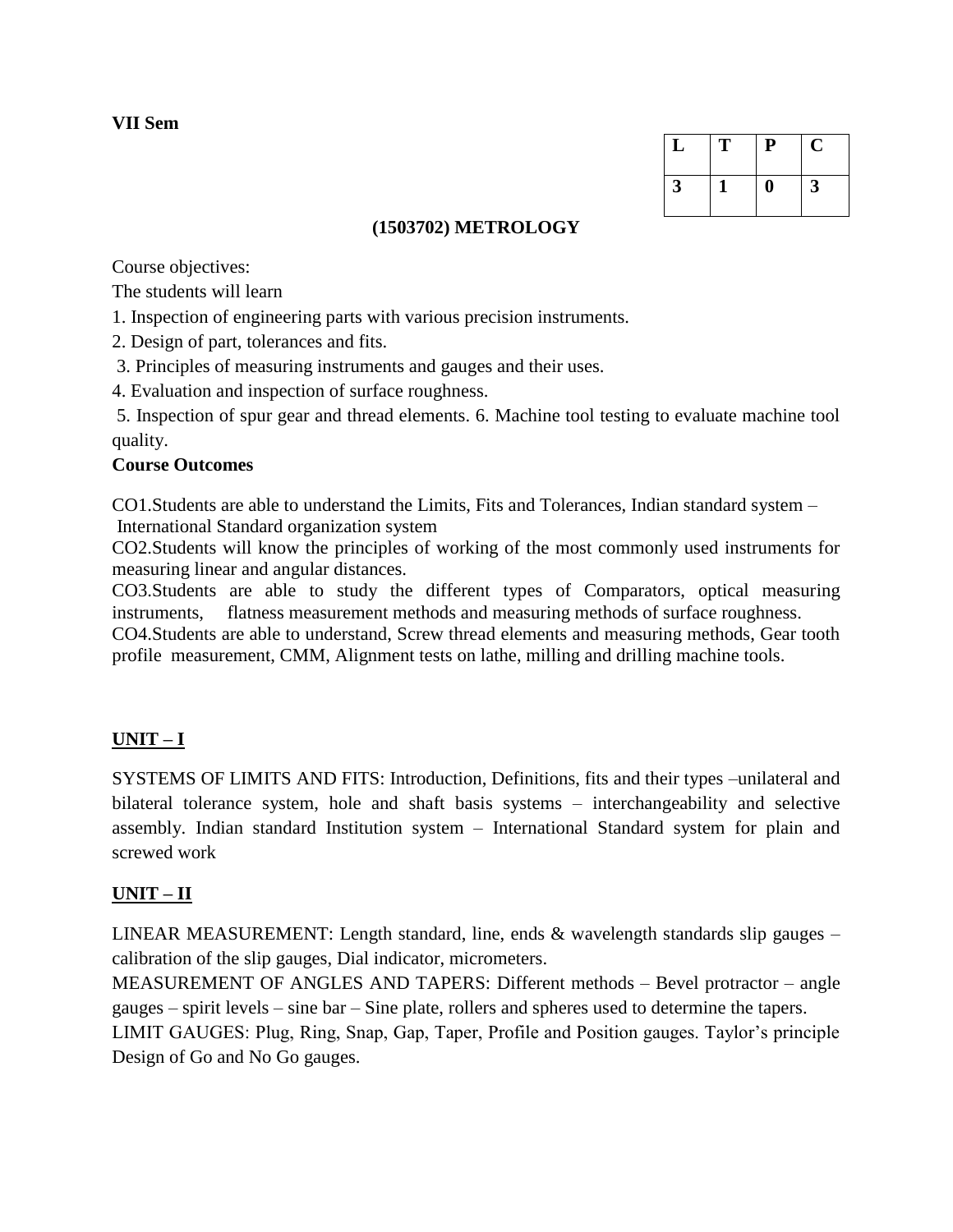# **UNIT – III**

OPTICAL MEASURING INSTRUMENTS: Tool maker's microscope – collimators, optical projector – optical flats and their uses, interferometer.

FLATNESS MEASUREMENT: Measurement of flatness of surfaces – straight edges–surface plates – optical flat and auto collimator.

SURFACE ROUGHNESS MEASUREMENT: Differences between surface roughness and surface waviness- Numerical assessment of surface finish – CLA, R.M.S Values – Ra ,Rz

# **UNIT-IV**

.

SCREW THREAD MEASUREMENT: Elements of measurement – errors in screw threads – measurement of effective diameter, angle of thread and thread pitch- profile thread gauges.

MACHINE TOOL ALIGNMENT TESTS: Requirements of Machine Tool Alignment Tests, Alignment tests on lathe, milling, drilling machine tools. Preparation of acceptance charts.

# **UNIT- V**

GEAR MEASUREMENT: Gear measuring instruments, Gear tooth profile measurement: Measurement of diameter, pitch, pressure angle and tooth thickness. Coordinate Measuring Machines: Types of CMM and Applications of CMM.

MEASUREMENT THROUGH COMPARATORS: Comparators – Mechanical, Optical, Electrical, Electronic, Pneumatic comparators and their uses

# TEXT BOOKS:

- 1. Engineering Metrology ,Mahajan, DhanpatRai
- 2. Engineering Metrology, R.K. Jain, Khanna Publ.

# REFERENCES:

- 1. BIS standards on Limits & Fits, Surface Finish, Machine Tool Alignment etc.
- 2. Fundamentals of Dimensional Metrology , Connie Dotson ,4e, Thomson
- 3. Handbook of Tribology: Materials, Coatings, and Surface Treatments, Bharat Bhushan and

# B.K.Gupta.

- 4. Surface Engineering with Lasers, Dehosson J.T.
- 5. Surface Engineering for corrosion and wear resistance, JR Davis, Woodhead Publ.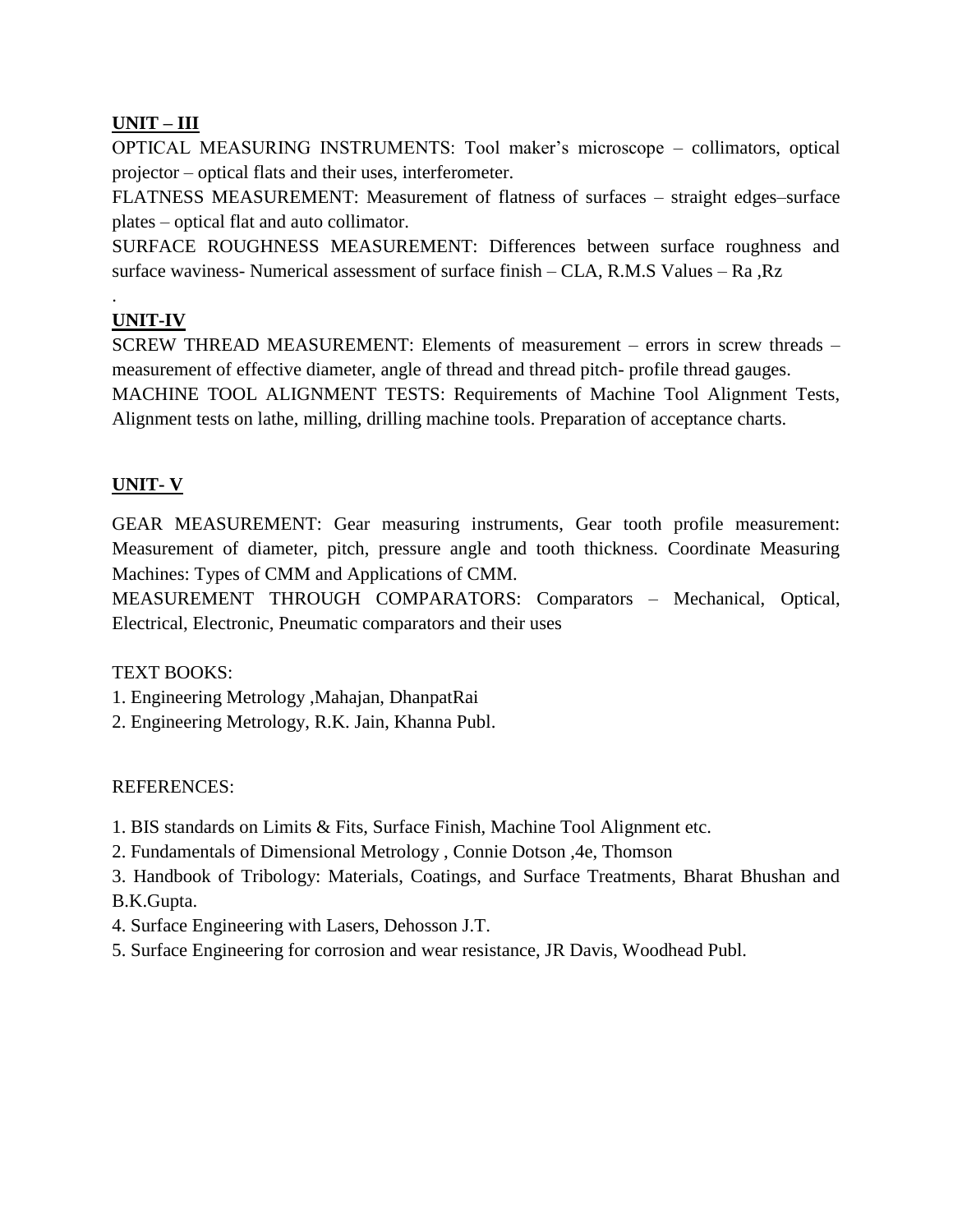**VII Sem**

| ப | т | ${\bf P}$ | Ü |
|---|---|-----------|---|
| 3 |   |           | 3 |

# **(1503705) PRODUCTION AND OPERATIONS MANAGEMENT**

## **(Elective-III)**

# **COURSE OBJECTIVE:**

To get acquainted with the basic aspects of production management

To learn techniques of PERT and CPM and its application to management of project

To learn various scheduling and sequencing techniques

To study different types of production systems

To learn various quality and productivity improvement techniques

# **COURSE OUTCOMES:**

CO1.Students can get the concepts on Production planning & controls operations and its functions, productivity and productivity measurements, design of goods and services and aggregate planning.

CO2.Students can understand the importance of forecasting, uses of long term and short term forecasting and application of qualitative and quantitative methods for finding the future demands.

CO3.Students will be able to understand where the plant is to be located based on facilities available and what are the important factors affecting the facilities location of a plant, and plant layout and also able to understand plant layout design to facilitate material flow and processing of a product in the most efficient manner through the shortest possible time. Can compare the rural & urban sites, methods of selection

CO4.Students can understand the how philosophy of lean management applied to develop lean enterprise and basic concepts JIT, Six sigma control etc.,

CO5. Students will be able to understand the scheduling policies, flow shop and job shop scheduling techniques and concepts of Inventory, Classification, Functions, its associated costs etc., and also able to recognize the importance of Inventory control to ensure their availability with minimum capital lock up.

# **UNIT – I**

Introduction to production and operations management, Production management v/s operations management, Objectives of production and operations management, Benefits of production and operations management

Production systems: Definition, components of production system, Types of production system, Mass production system, Flow production system, Batch production system, Job shop production system, Project type production system, Flexible production system, Lean production, Agile production, Just in time production system and Kanban system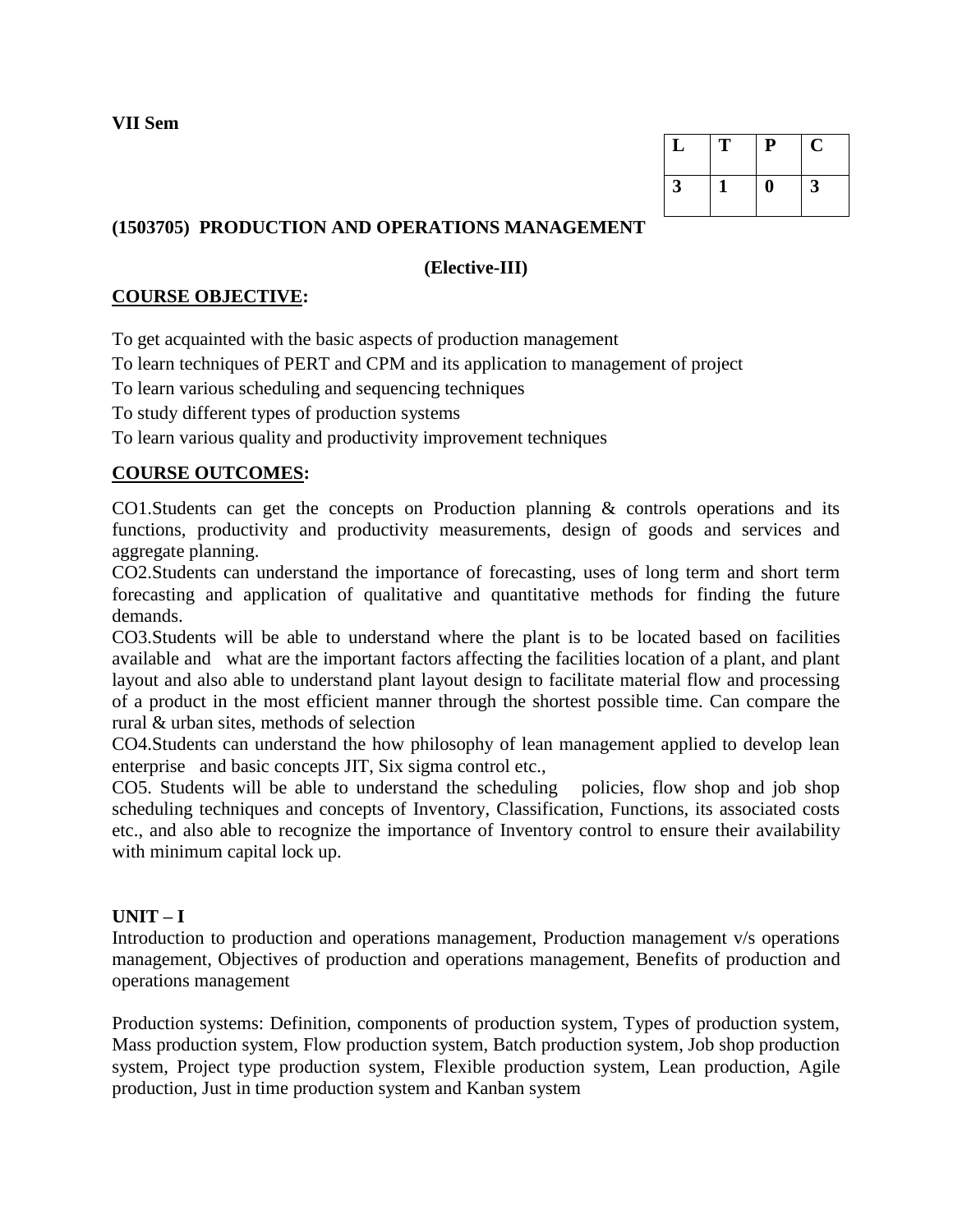# **UNIT – II**

Forecasting: Importance of forecasting, Types of forecasting, their uses, Forecasting techniques, Qualitative methods, Quantitative methods: Regression analysis, Moving average ,Weighted moving average, Exponential smoothing method, Forecast for seasonal variations, Fore cast error : Mean absolute deviation, BIAS, Mean square error , Standard deviation, Tracking signal

Aggregate production planning: Master production schedule, Strategies for aggregates planning, Aggregate planning methods.

# **UNIT – III**

Factors affecting facilities location, Methods of evaluating location alternatives: Cost analysis, Profit analysis, Return on investment and Factor rating system.

Types of facilities layout: Product layout, process layout and group technology layout, Travel chart, Relationship chart. Computerized layouts: ALDEP, CRAFT and CORELAP.

Assembly line balancing: Introduction, Objectives, Terms used in line balancing, Line balancing algorithms: Ranked positional weight technique and largest candidate rule

# **UNIT – IV**

Inventory management: Functions of inventories, relevant inventory costs, ABC Analysis and VED analysis, Simple EOQ model, Inventory control systems: P–Systems and Q-Systems(S, s) **Policy** 

PERT and CPM: Terms used in PERT and CPM, Rules for drawing network diagram, CPM, PERT, Crashing of network, Resource management, Resource allocation, Resource aggregation, Resource leveling and applications of PERT and CPM

# **UNIT – V**

Loading and scheduling: Terms used in scheduling, Factors affecting scheduling, Objectives of scheduling, Methods used in scheduling: Forward scheduling backward scheduling and Gantt chart

Sequencing: Priority sequencing rules, Johnson algorithm: n jobs through two machines, n jobs through three machines, n jobs through m machines

Material requirement planning, Capacity planning and production control

# **TEXT BOOKS:**

1. Analysis of production systems and Operations and production Management, Rajagopal Kurnool, CBS publishers

2. Modern Production, Operations Management, Baffa&RakeshSarin.

3. Operation Management, B. Mahadevan, Pearson Edu.

3. Production & Operations Management: Concepts, Models and Behavior, Adam & Ebert 5/e, PHI

- 1. Operations Management, S.N. Chary.
- 2. Inventory Control Theory and Practice, Martin K. Starr and David W. Miller.
- 3. Production Control A Quantitative Approach , John E. Biegel.
- 4. Production & Operations Management, KanishkaBedi, Oxford Univ Press.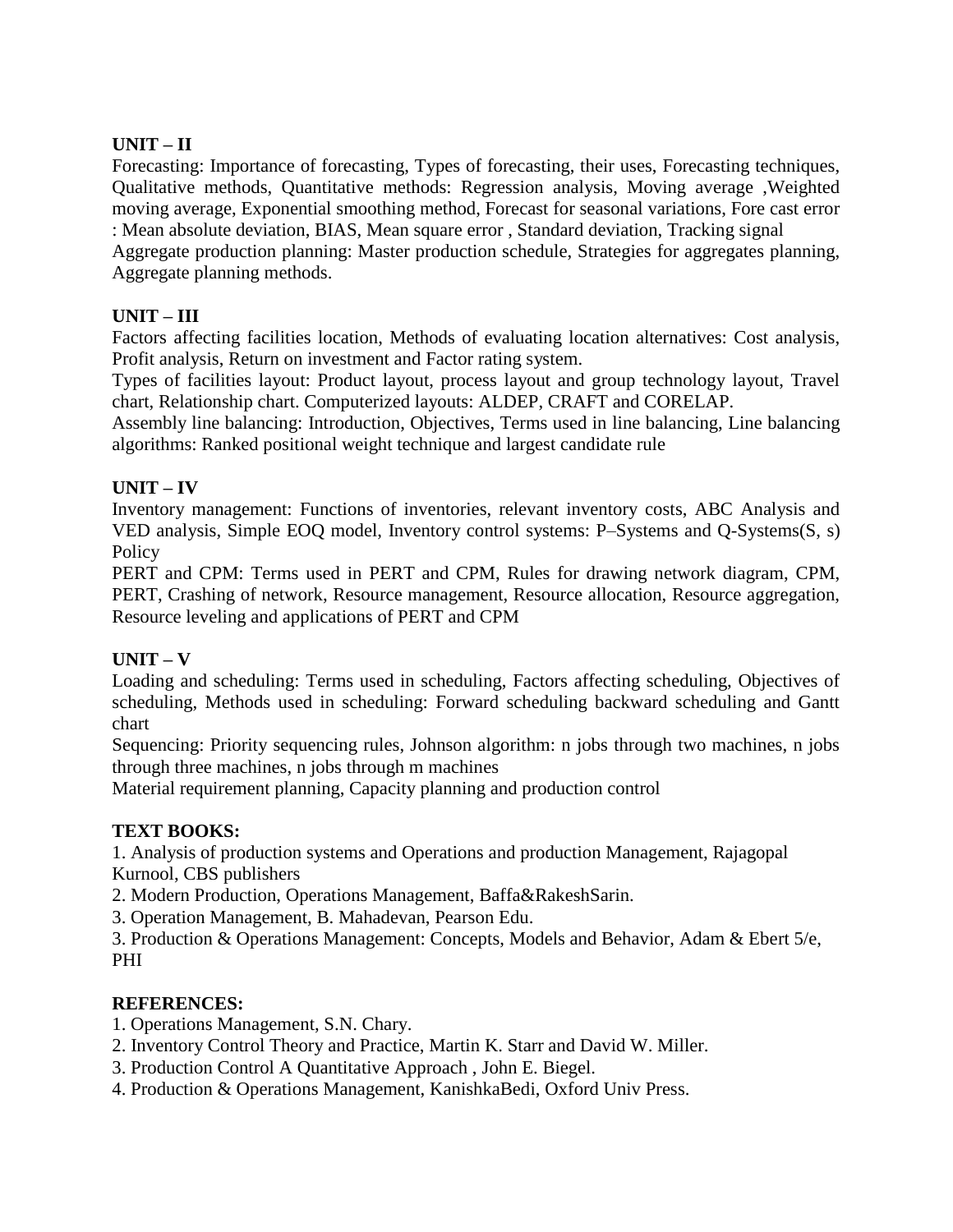| L | T | P | U |
|---|---|---|---|
|   |   |   | 3 |

### **(1503710) RAPID PROTOTYPING**

## (ELECTIVE IV)

### **Course Objectives**

1. To study the basics of RPT

2. To study the various process in RP

3. To study the principles of Rapid tooling and reverse engineering

4. To study the Rapid tooling-Direct ,Indirect soft & Hard tooling

### **Course Out Comes**

1).At end of semester students gains knowledge on various types rapid prototyping techniques

2).Student gains knowledge in various operation principles and applications

3). Student gains knowledge Various Part building errors in rapid prototyping Process

4). Student Gains knowledge in Rapid tooling

### **Unit-I**

**Introduction:** Need for the compression in product development, History of RP system, Survey of applications, Growth of RP industry and classification of RP system.

### **Unit\_II**

**Stereo Lithography System:** Principle, Process parameter, Process details, Data preparation, Data files and machine details, Applications.

**Unit III Fusion Decomposition Modeling:** Principle, process parameter, Path generation, Applications.

**Solid ground curing:** Principle of operation, Machine details, Applications,

### **Unit IV**

**Laminated Object Manufacturing**: Principle of Operation, LOM materials, Process details, Applications

**Concepts Modelers:** Principle, Thermal jet printer, Sanders model market, 3-D printer, GenisysXs printer HP system, Object Quadra system.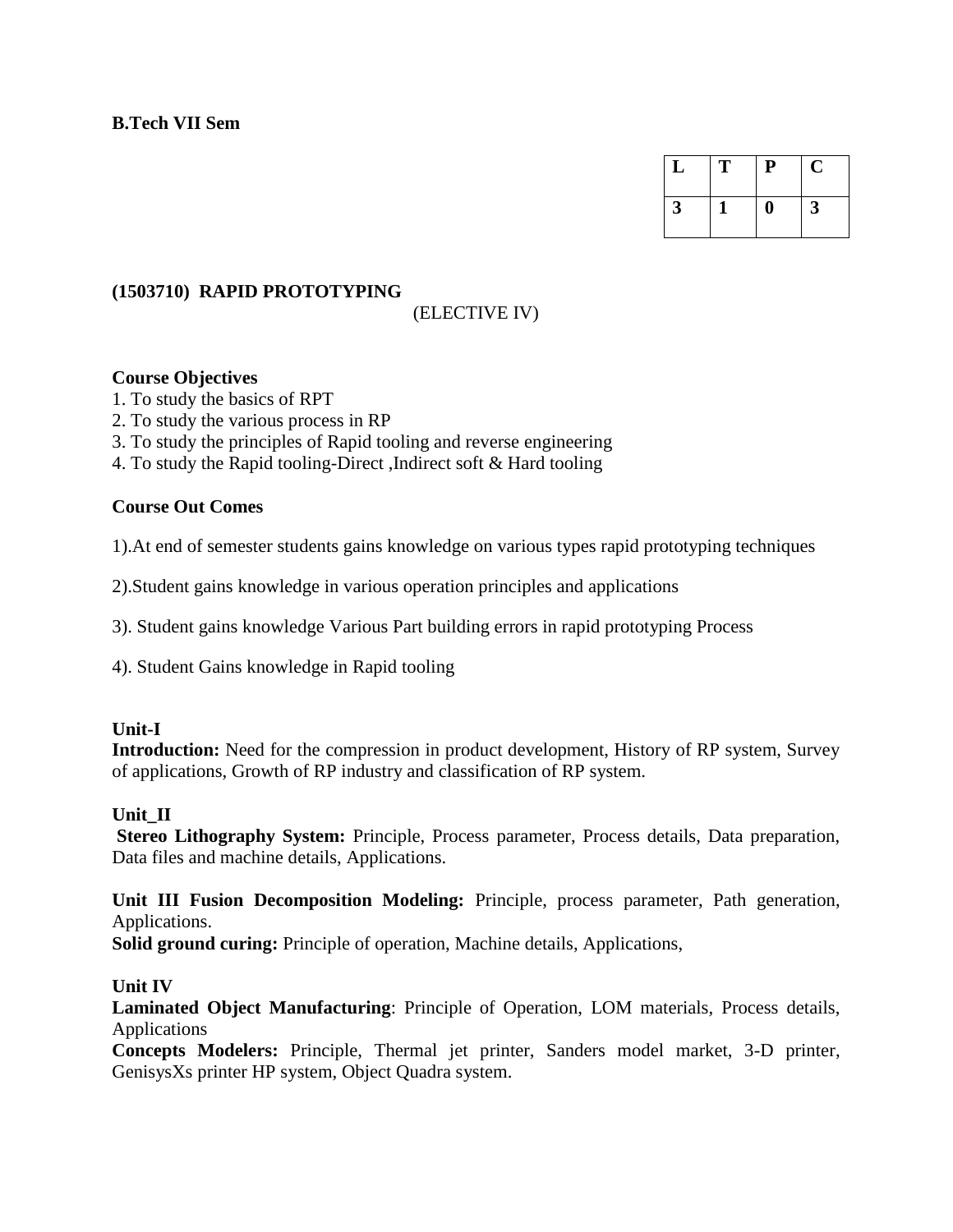### **Unit –V**

**Rapid Tooling:** Direct soft tooling- selective laser sintering of sand casting molds, Direct ACES injection molding, SL composite tooling, Indirect soft tooling-Arc spray metal tooling, silicone rubber molds, spin casting with vulcanized rubber molds, Castable resin molds, Castable ceramic molds, Plaster molds ,casting, Direct Hard tooling-Rapid tool, laminated metal tooling, Direct metal laser sintering tooling, Pro metal rapid tooling, Indirect Hard tooling- 3D keltool, EDM Eletrodes ,Eco tool, copy milling

**Software for RP:** STL files, Overview of Solid view, magics, imics, magic communication, etc.Internet based software, Collaboration tools. **Rapid Manufacturing Process Optimization:**  Factors influencing accuracy, Data preparation error, Part building error, Error in finishing, Influence of build orientation.

## **TEXT BOOKS:**

**1.** " Stereo lithography and other RP & M Technologies**"**, Paul F.Jacobs, SME, NY 1996

**2.** " Rapid Manufacturing **",** Flham D.T &Dinjoy S.S, Verlog London 2001

**3.** "Rapid automated**"**, Lament wood, Indus Press New York.

4."Rapid Prototyping- Principles & Applications"-Third Edition ,world scientific publishing co pte Ltd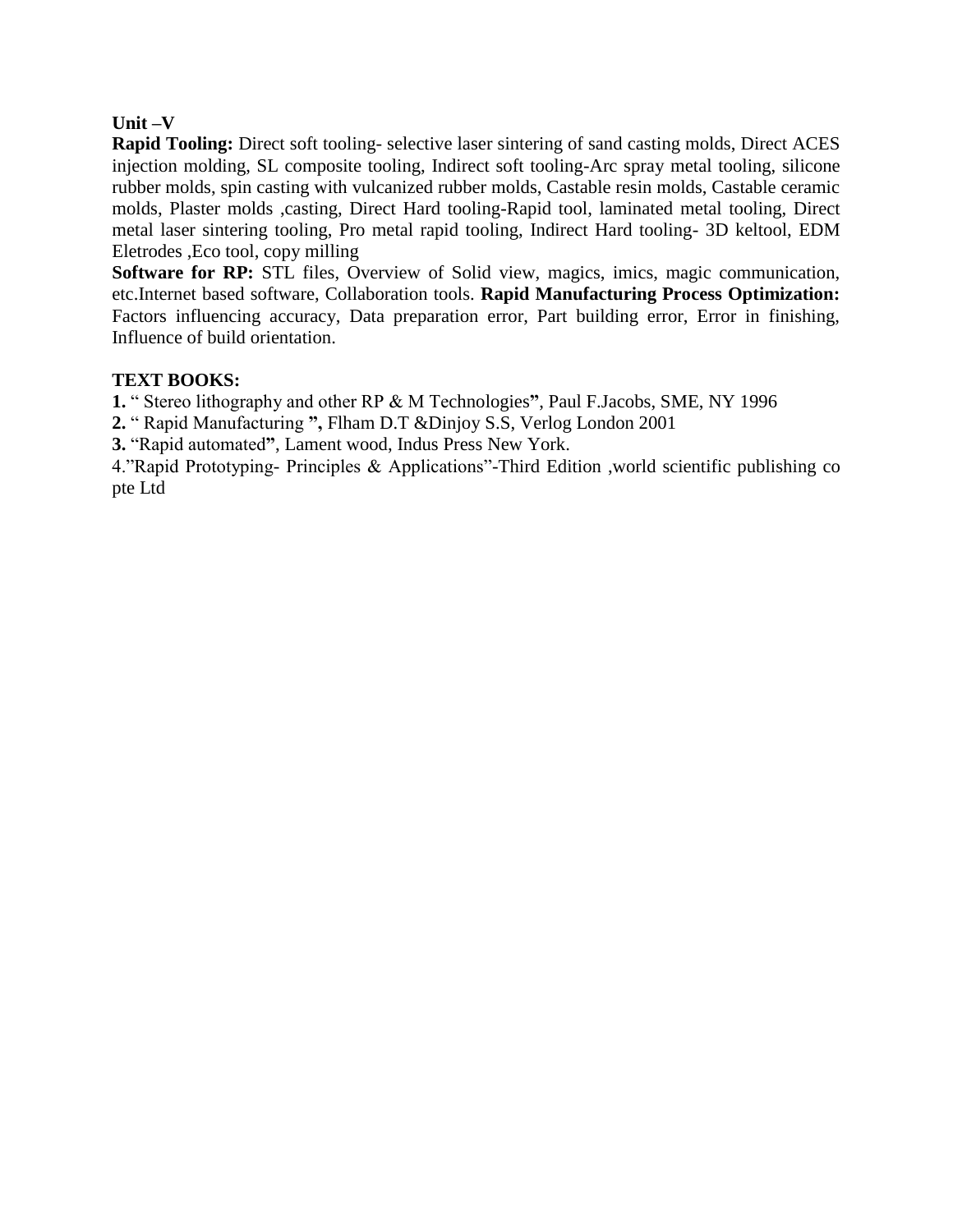|   |  | Ρ | C |
|---|--|---|---|
| 3 |  | 0 | 3 |

### **(1503801) AUTOMATION & ROBOTICS**

#### **COURSE OBJECTIVES:**

- 1. To provide knowledge of sensors used in Robotics
- 2. To make the student to understand
- 3. To make the student to understand the basics and the latest technology of sensors used in robotics.
- 4. To make the student to understand the different sensing variables
- 5. To make the student to understand Robot vision system
- 6. To make the student to understand Robot programming

#### **COURSE OUTCOMES:**

CO1.Students are able to understand to know what is automation, types of automation, components of automation, strategies and levels of automation.

CO2.Students are able to understand the types of flow lines, quantitative analysis of flow lines, how the assembly is carried out on automated flow line without interruption and how to balance the line and flexible assembly lines.

CO3.Student should come to know the various components in the anatomy of robot. By knowing this the student may apply in the design of new robotic structure.

CO4.Students is able to understand the applications of various types of end effectors, and sensor devices. Student should also learn about the homogeneous transformations and its applications in the analysis of a robotic structure and method of developing different types of mechanisms and kinematics of the robot.

CO5.Students are able to understand robot programming languages which may adopt in different applications of robot. Student also knows the control motion mechanism in all devices of robot and application of robots in manufacturing sector.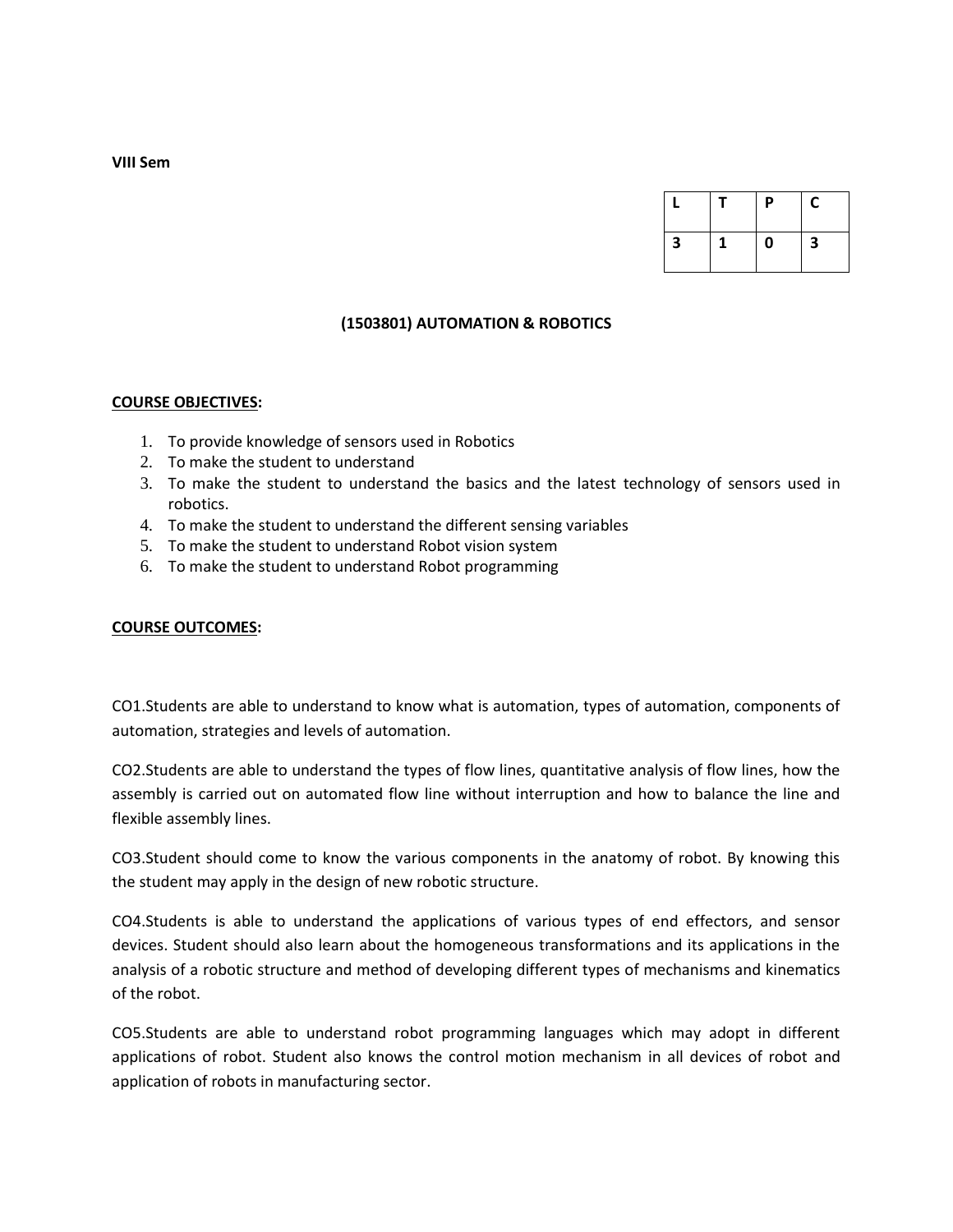### **UNIT – I**

**Introduction to Automation:** Need, Types, Basic elements of an automated system, levels of automation, hardware components for automation and process control, Mechanical feeders, hoppers, orienters, high speed automatic insertion devices.

#### **UNIT – II**

**Automated flow lines:** Part transfer methods and mechanisms, types of Flow lines, flow line with/without buffer storage, qualitative analysis.

### **UNIT – III**

**Introduction to Industrial Robots:** Definition**,** Classification, basic components of a robot, Robot configurations, degrees of Freedom., types of joints, body and arm motions ,specification characteristics, performance parameters, end effectors and grippers.

#### **UNIT – IV**

**Manipulator Kinematics:** Homogeneous transformations as applicable to rotation and translation - D-H notation for forward kinematics,

**Trajectory Planning:** Trajectory planning, Cubic polynomial

#### **UNIT V**

**Robot actuators:** Actuators: Pneumatic, Hydraulic actuators, electric & stepper motors,

**Robot sensors**: Position sensors – potentiometers, resolvers, encoders – Velocity sensors, tactile sensors, Proximity and range sensors.

**Robot Applications:** industrial and non industrial applications.

**TEXT BOOKS:**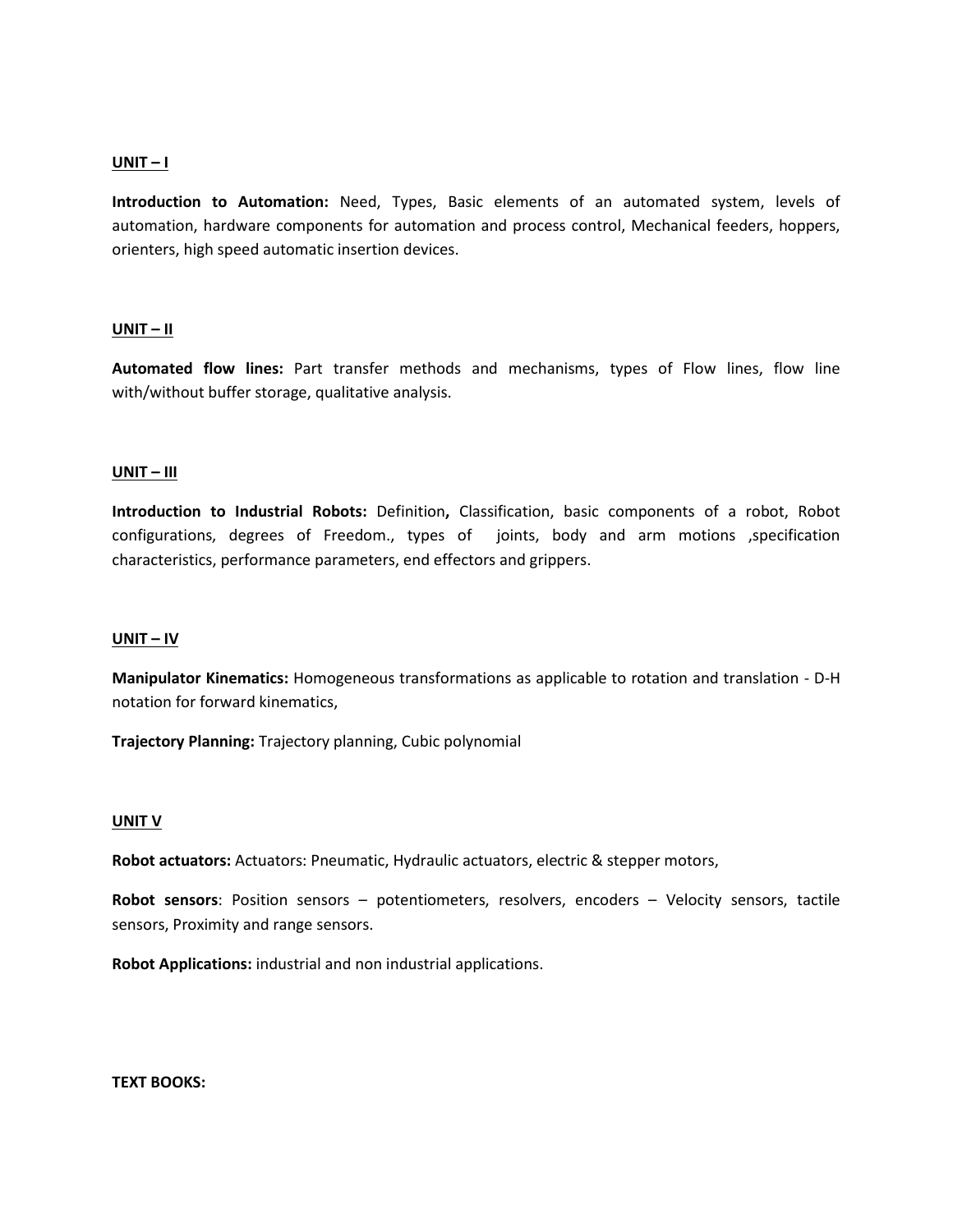- 1. Automation , Production systems and CIM, M.P.Groover, Pearson Edu.
- 2. Industrial Robotics, M.P. Groover, TMH.
- 3. A text book of Robotics by Saeed B. Niku, Pearson Publishers.

- 1. Robotics, Fu KS, McGraw Hill.
- 2. An Introduction to Robot Technology, P. Coiffet and M.Chaironze, Kogam Page Ltd. 1983 London.
- 3. Robotics Engineering, Richard D.Klafter, Prentice Hall
- 4. Robotics, fundamental Concepts and analysis, AshitaveGhosal, Oxford Press, 2006
- 5. Robotics and Control, Mittal RK &Nagrath IJ, TMH.
- 6. Introduction to Robotics, John J. Craig, Pearson Education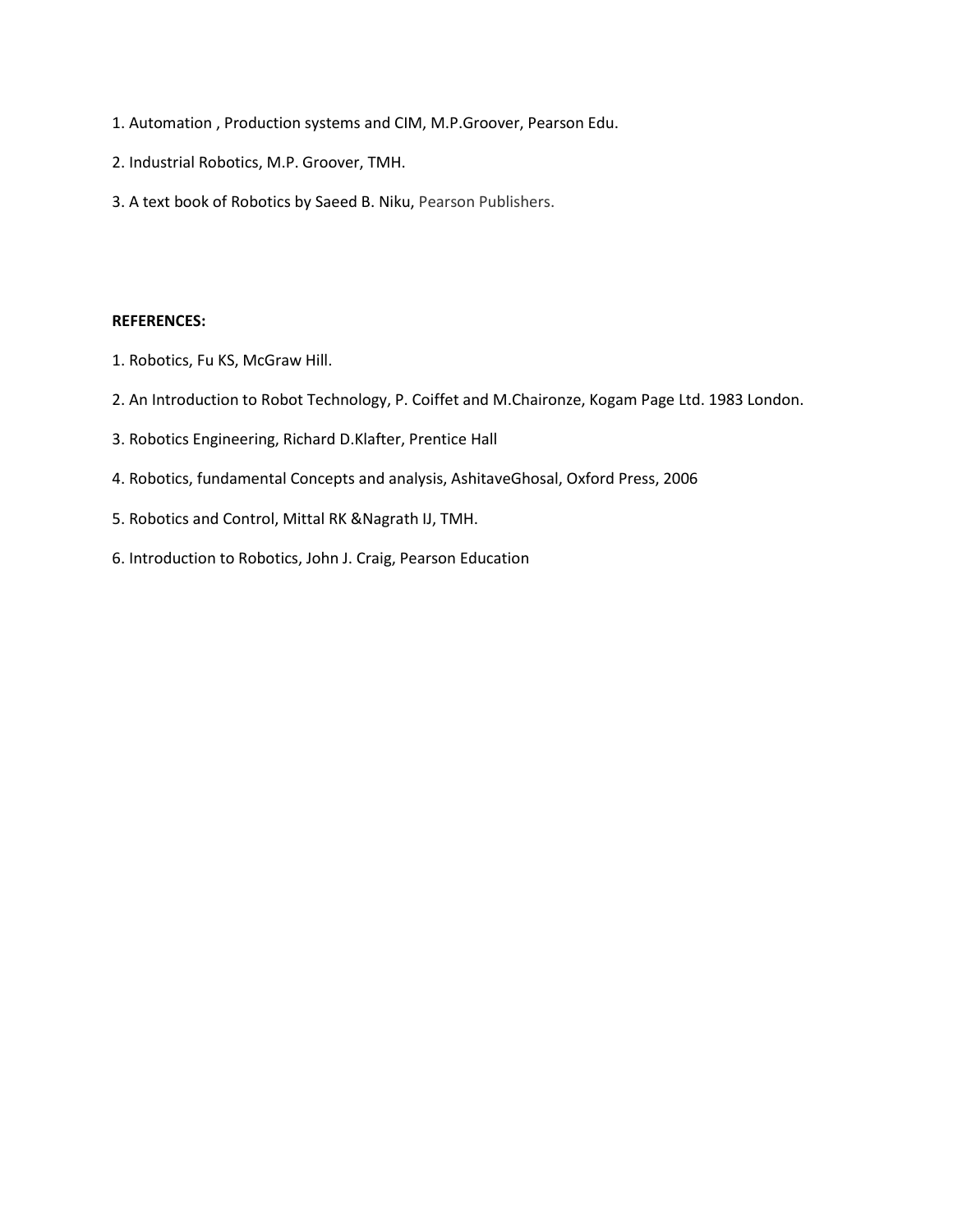**B.Tech. - VIII Sem**

|   | P         | С |
|---|-----------|---|
| 3 | $\pmb{0}$ | 3 |

### **(1503804) GEOMETRIC MODELLING**

### **(ELECTIVE – V)**

#### **COURSE OBJECTIVE:**

The students will learn principles and practices used in the creation of 3D models; mathematical principles of geometric modeling; theory and application of modeling techniques, Study representation schemes for curves, surfaces, solids, and other spatial data and the impact of representation on graphics algorithms. Topics include spline curves and surfaces, quadric surfaces, and how to design, program and analyze algorithms and systems for interactive 3D shape modeling, including, Boolean operations, parametric modeling; lighting setup and control.

#### **COURSE OUTCOMES:**

CO1.Student can able to understand to produce engineering drawings.

CO2.Student can able to understand applications of geometric modeling techniques

CO3.Student can able to understand modeling complex curves and surfaces

CO4: Student can analyze algorithms and systems for interactive 3D shape modeling, including,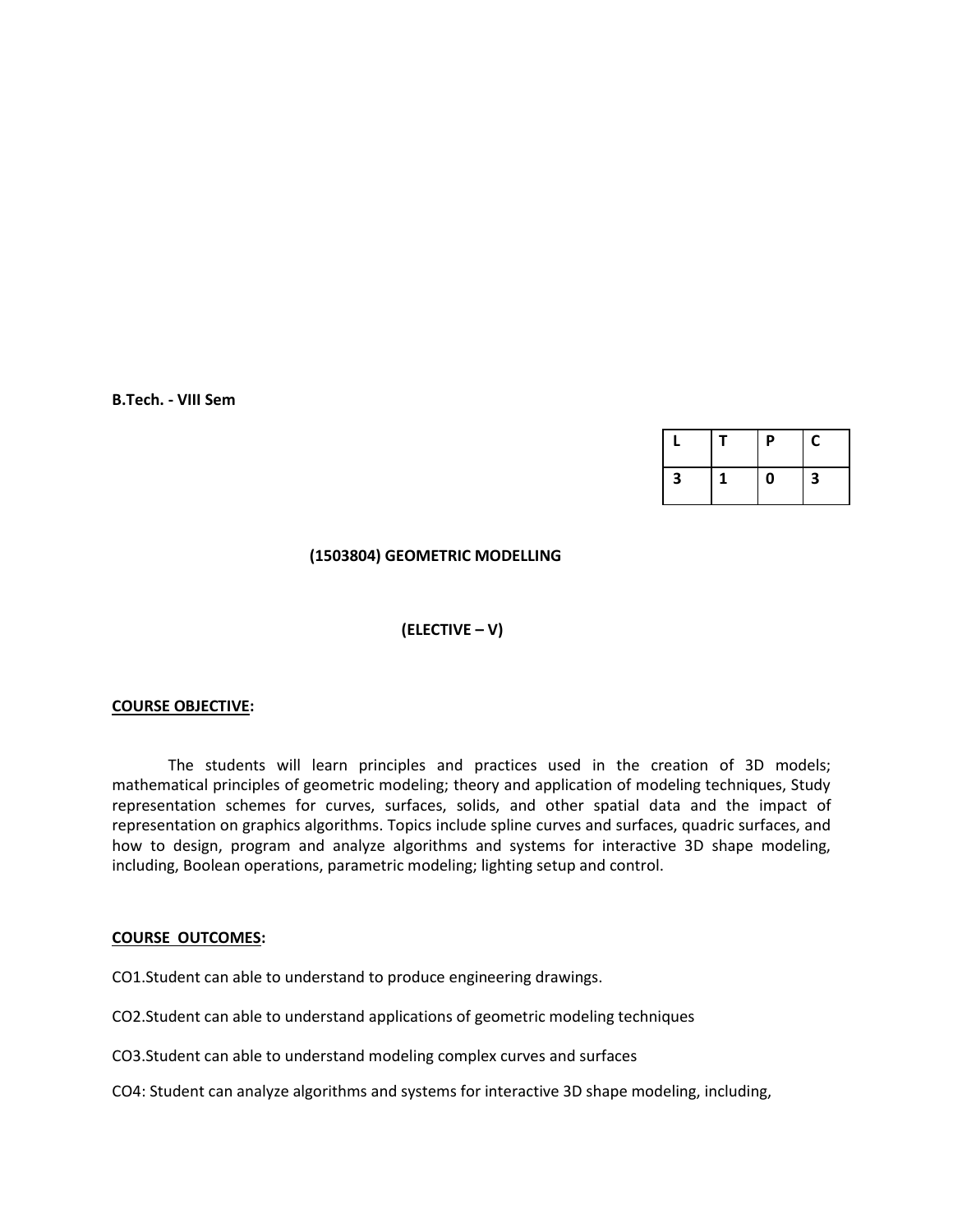Boolean operations, parametric modeling; lighting setup and control.

### **UNIT- I**

Introduction, Application area of Computer graphics, overview of graphic system, video display devices, raster- scan systems, random scan systems, graphics monitors and work stations and input devices.

**Filled area primitives**: scan-line polygon fill algorithm, boundary-fill and flood–fill algorithm.

### **UNIT- II**

**Line clipping**: simple visibility algorithm, Cohen-Sutherland algorithm ,mid-point subdivision algorithm and Cyrus –beck line clipping algorithm.

**Polygon clipping**: polygon clipping, reentrant polygon clipping S-utherland-Hodgeman algorithm, character clipping,3D clipping.

### **UNIT- III**

**3-D object representation:** Polygon surfaces, quadric surfaces, spline representation, Hermite curve, Bezier curve and B- spline curve, Bezier and B- spline surfaces.

#### **UNIT- IV**

**2-D geometrical transformations:** Translation, scaling, rotation, reflection and sheartransformation matrix representations and homogeneous co-ordinates, composite transformations.

**3-D geometric transformations:** Translation, rotation, scaling, reflection and sheartransformation and composite transformations.

#### **UNIT- V**

**Shading algorithms**: constant intensity algorithm, phong's shading algorithm ,gouraud shading algorithm, comparison of shading algorithms.

**Visible surface detection methods:** Classification, back-face detection, depth- buffer, scan-line, depth sorting.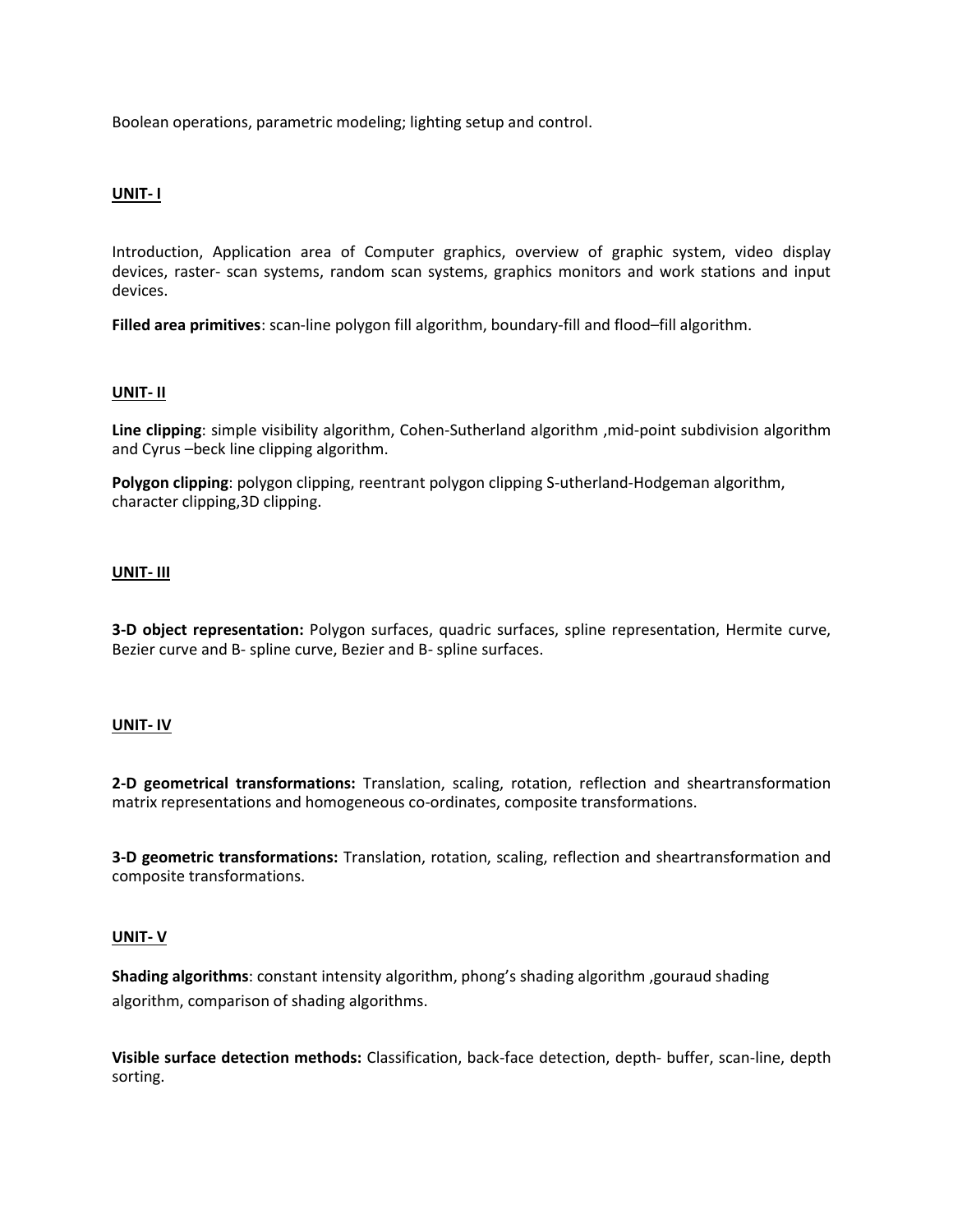### **TEXT BOOKS:**

- 1. Mathematical Elements for computer graphics, David 1 Rodgers, TMH
- 2. Computer Graphics C version , Donald Hearn and M.PaulineBaker,Pearson/PHI
- 3. Computer Graphics Principles & Practice, C.Foley, Vndom, Fener, Hughes,2/e, Peason Publ.

- 1. CAD/CAM Theory, Ibrahim Zeid, TMH
- 2. Computer Graphics second edition, Zhigandxiang, Roy Plastock, Schaum'soutlines, TMH.
- 3. Computer Graphics, Steven Harrington, TMH
- 4. Principles of computer Graphics, ShaliniGovil, PHI, 2005, Springer.
- 5. Computer Graphics and Automation, M.C. Trivedi, Jaico Pub./ PearsonEducation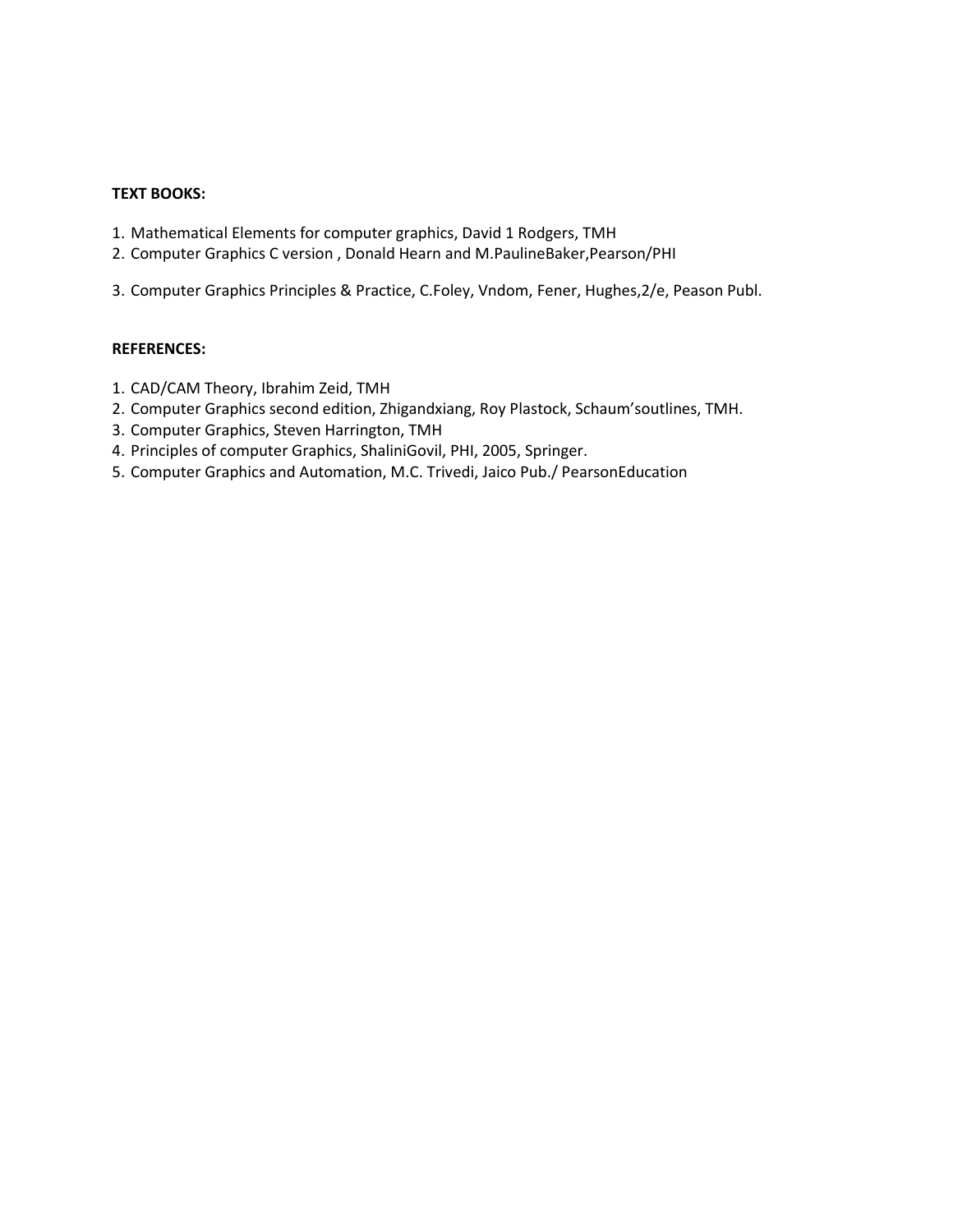**B.Tech- VIII Sem**

|   |   | P | C |
|---|---|---|---|
| 3 | 1 | 0 | 3 |

# **(1503803)GAS TURBINES AND JET PROPULSION**

### **COURSE OBJECTIVE:**

To Familiarize with basic components of gas turbine

To analyze the power cycles and performance predictions

To understand Aircraft propulsion

To understand different types of Rocket propulsion systems and performance predictions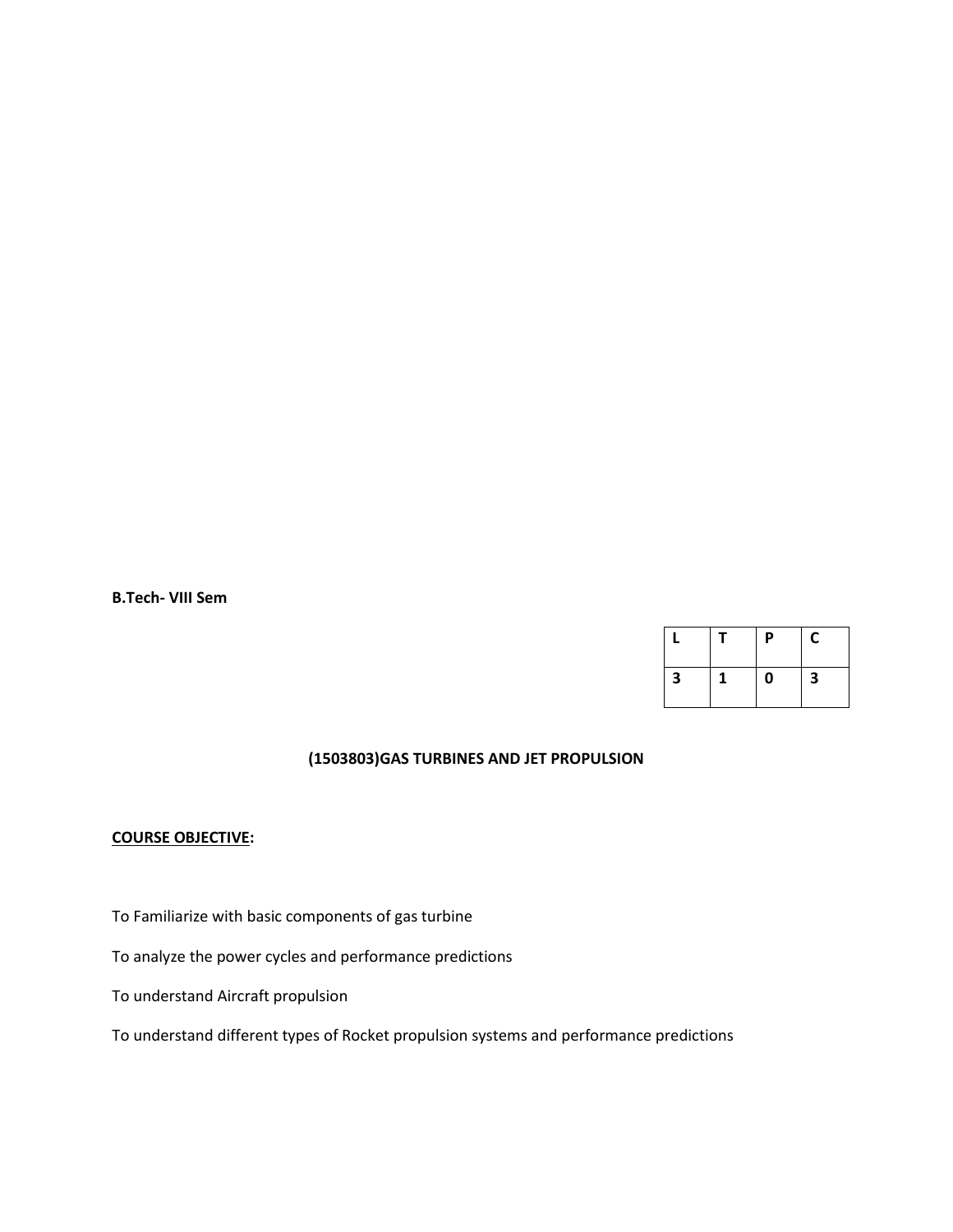### **COURSE OUTCOMES:**

CO1.Student can analyze the simple gas turbine cycle in determining the specific work and thermal efficiency. Also, student can able to know the methods in improving them is using combinations of reheating as well as regeneration.

CO2.Student can able to understand the basic principle of jet propulsion. Also, student can able to know the working of various Pilotless and piloted propulsion devices. Student can understand thrust equations, calculating propulsive power, and propulsion efficiency. Also, student can have knowledge on thrust augmentation methods. At the end, student can analyze the propulsive devices thermodynamically.

CO3.Student can analyze the working of ramjet engine thermodynamically. Student can aware the calculations related to efficiency. Student can distinguish the working of Ramjet from Pulsejet and Serquijet engines.

CO4.Student can able to understand the working of rocket engine. Student can have knowledge on propellants of rocket engines. Student can aware of parameters affecting the parameters of performance. Student can get difference between various domains of application.

CO5.Student can aware of thrust profile, its application and staging. Student can know advanced topics of rocket transfer, ablative cooling. Student can understand the importance of cryogenic engine and can aware advanced topics like nuclear and arc propulsion.

### **UNIT-I**

Gas Turbines; gas turbine applications, gas turbine advantages & disadvantages, Simple open cycle gas turbine, deviation from ideal cycle, gas turbine with regeneration, thermal efficiency of gas turbine with & without regenerator, gas turbine engines with inter cooling & reheating.

#### **UNIT-II**

Jet propulsion**:** Historical sketch- reaction principle- essential features of propulsion devices- thrust; thrust power and propulsion efficiency- need for thermal jet engines and applications.

#### **UNIT-III**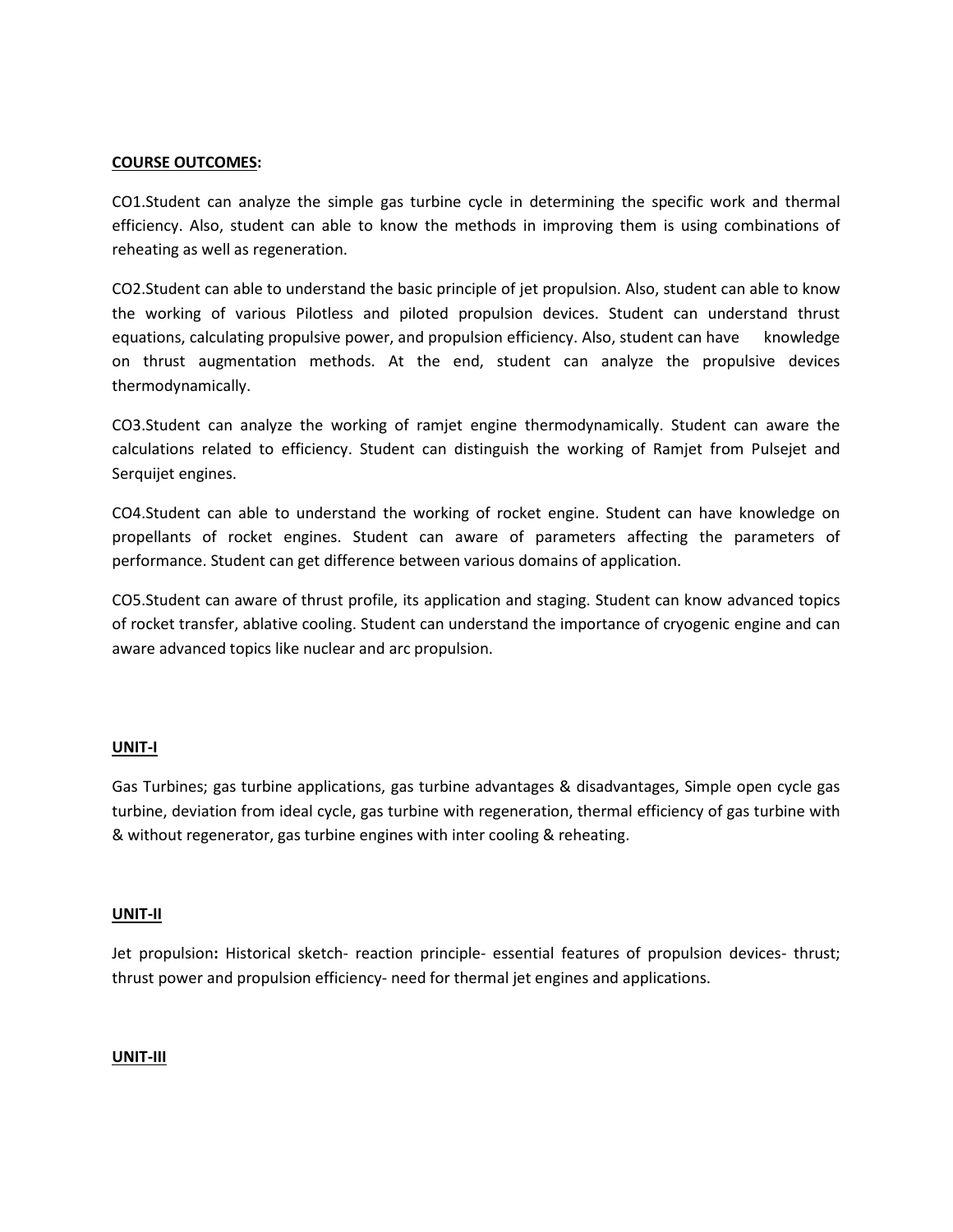Turboprop and turbojet – thermodynamic cycles, plant layout, essential components, and principles of operation – performance evaluation – thrust augmentation and Thrust reversal – contrasting with piston engine propeller plant.

### **UNIT-IV**

Ram jet- Thermo dynamic cycle, plant lay out, essential components – principle of operation – performance evaluation – comparison among atmospheric thermal jet engines-pulse jet- elementary treatment.

### **UNIT-V**

Rocket Engines**:** Need for, applications- basic principle of operation and parameters of performance – classification, solid and liquid propellant rocket engines, advantages, domains of application – propellants – comparison of propulsion systems , staging of rockets.

### **TEXT BOOKS:**

- 1. Gas Turbines , V. Ganesan TMH
- 2. Gas Dynamics & Jet Propulsion, Dr. S.L. Somasundaram.

- 1. Gas turbines, Cohen , Rogers &SarvanaMuttoo , Addision Wiley &longman
- 2. Thermodynamics of Propulsion, Hill & Paterson.
- 3. Rocket Propulsion , Sutton.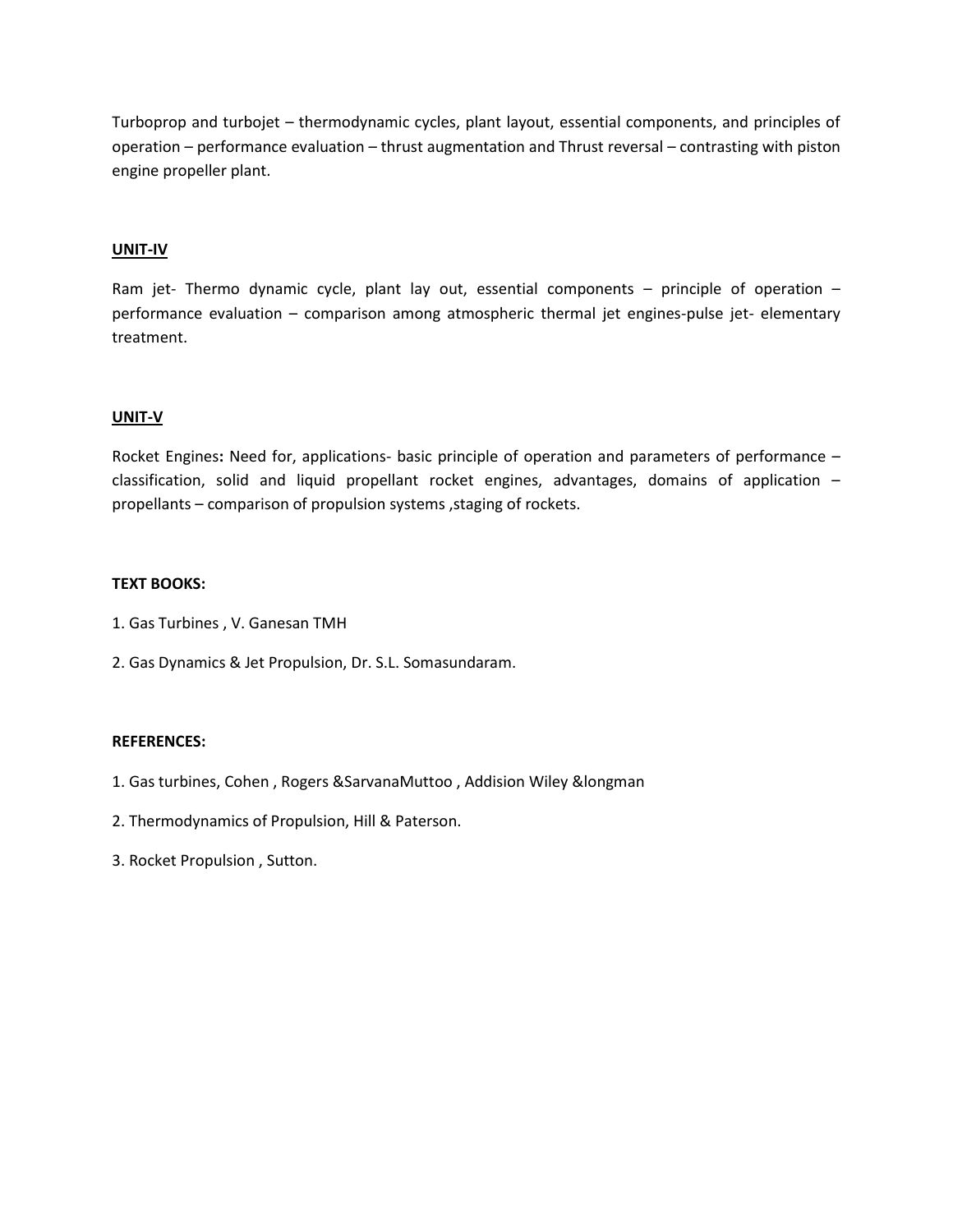**B.Tech. - VIII Sem**

|   | P | C |
|---|---|---|
| 3 | 0 | З |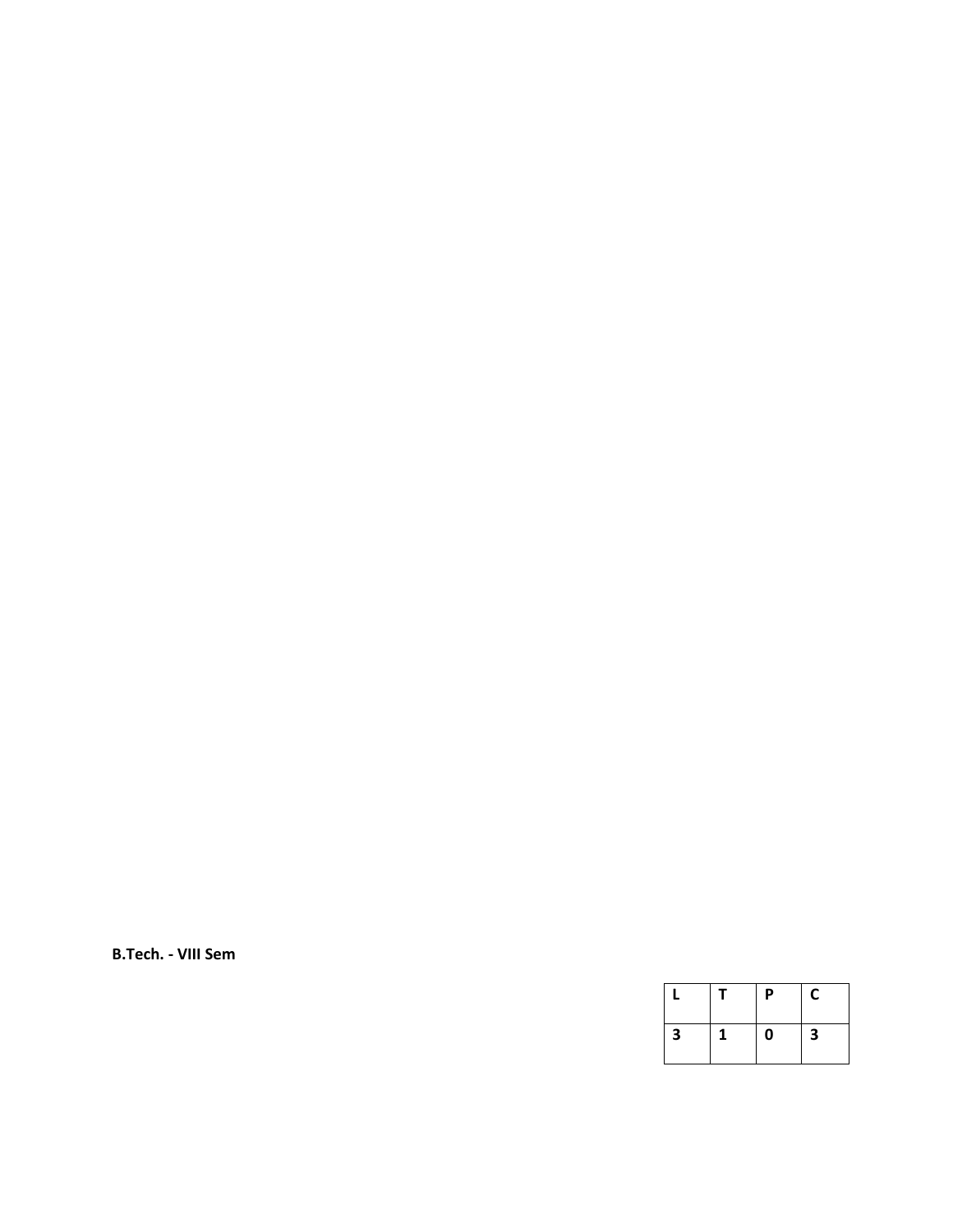### **(1503802) RENEWABLE ENERGY SOURCES**

### **COURSE OBJECTIVE:**

The purpose of this course is to provide a survey of the most important renewable energy resources, and the technologies for harnessing these within the framework of a broad range of simple to state-of the-art advanced energy systems.

After completion of the course, students will be able to:

Describe the fundamentals and main characteristics of renewable energy sources and their differences compared to fossil fuels.

Explain the technological basis for harnessing renewable energy sources

Describe the main components of different renewable energy systems

Compare different renewable energy technologies and choose the most appropriate based on local conditions

#### **COURSE OUTCOMES:**

CO 1: Students will be able to develop skills for designing and installing the energy conversion and justify storage systems

CO 2: Students will be able to explore the resources of bio energy

CO3.Students can able to identify the new methodologies /technologies for effective utilization of renewable energy sources.

CO4: Students will be able to develop different power systems using RENEWABLE ENERGY SOURCES.

#### **UNIT – I**

**PRINCIPLES OF SOLAR RADIATION**: Role and potential of new and renewable source, the solar energy option, Environmental impact of solar power, physics of the sun, the solar constant, extraterrestrial and terrestrial solar radiation, solar radiation on titled surface, instruments for measuring solar radiation and sun shine, solar radiation data.

**UNIT-II**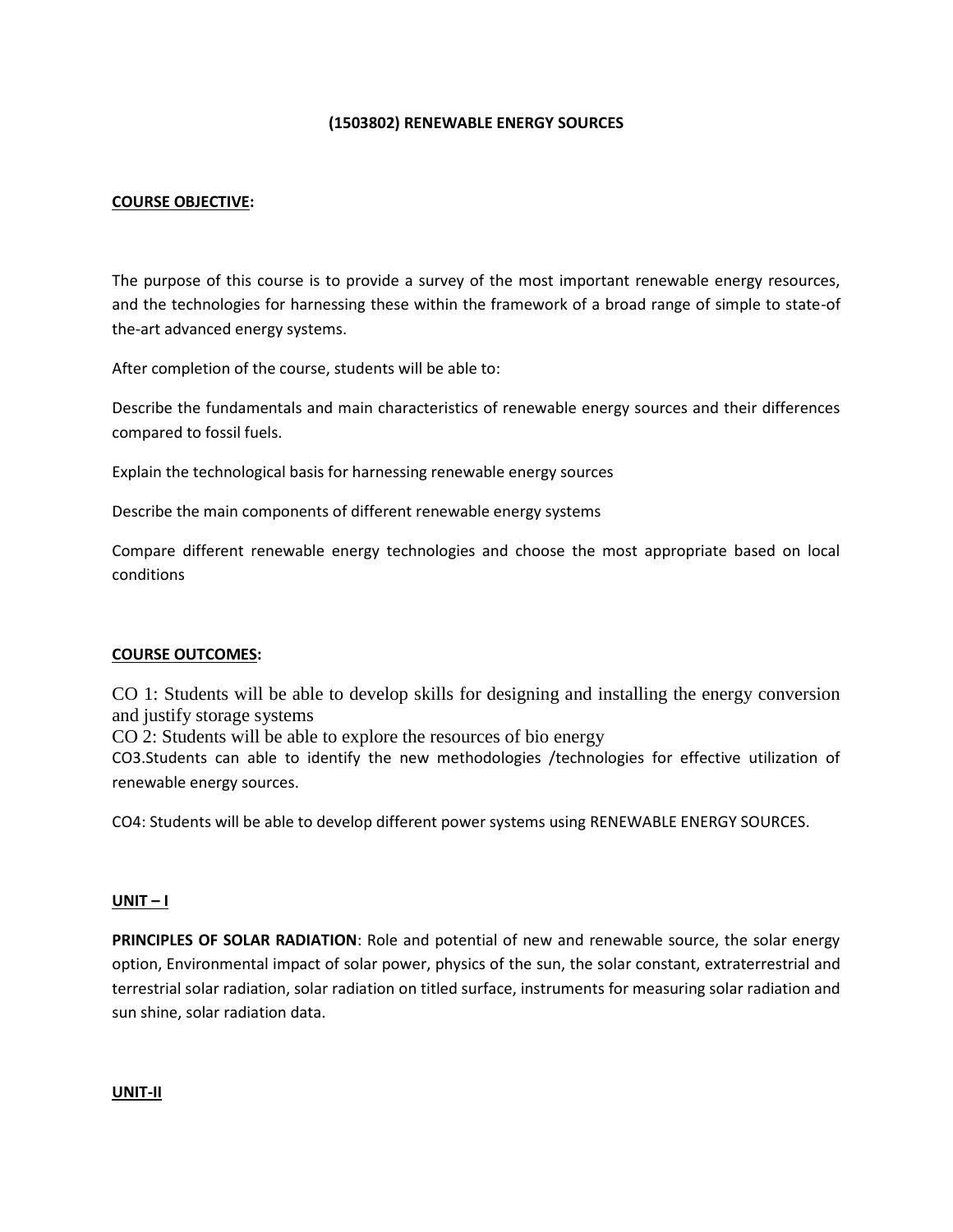**SOLAR ENERGY COLLECTORS**: Flat plate and concentrating collectors, classification of concentrating collectors, orientation and thermal analysis, advanced collectors

**SOLAR ENERGY STORAGE AND APPLICATIONS:** Different methods, Sensible, latent heat and stratified storage, solar ponds. Solar Applications- solar heating/cooling technique, solar distillation and drying, photovoltaic energy conversion

### **UNIT-III**

**WIND ENERGY:** Sources and potentials, horizontal and vertical axis windmills, performance characteristics, Betz criteria

**BIO-MASS:** Principles of Bio-Conversion, Anaerobic/aerobic digestion, types of Biogas digesters, gas yield, combustion characteristics of bio-gas, utilization for cooking,.

#### **UNIT-IV**

**GEOTHERMAL ENERGY:** Resources, types of wells, methods of harnessing the energy, potential in India.

**OCEAN ENERGY:** OTEC, Principles utilization, setting of OTEC plants, thermodynamic cycles. Tidal and wave energy: Potential and conversion techniques, mini-hydel power plants, and their economics.

#### **UNIT-V**

**DIRECT ENERGY CONVERSION**: Introduction to fuel cells, Need for DEC, Carnot cycle, limitations, principles of DEC. Thermo-electric generators, Seebeck, Peltier and Joule Thomson effects, Figure of merit, materials, applications, MHD generators, principles, MHD power generation systems, electron gas dynamic conversion, economic aspects.

### **TEXT BOOKS:**

- 1. Renewable energy resources, Tiwari and Ghosal, Narosa.
- 2. Non-Conventional Energy Sources , G.D. Rai